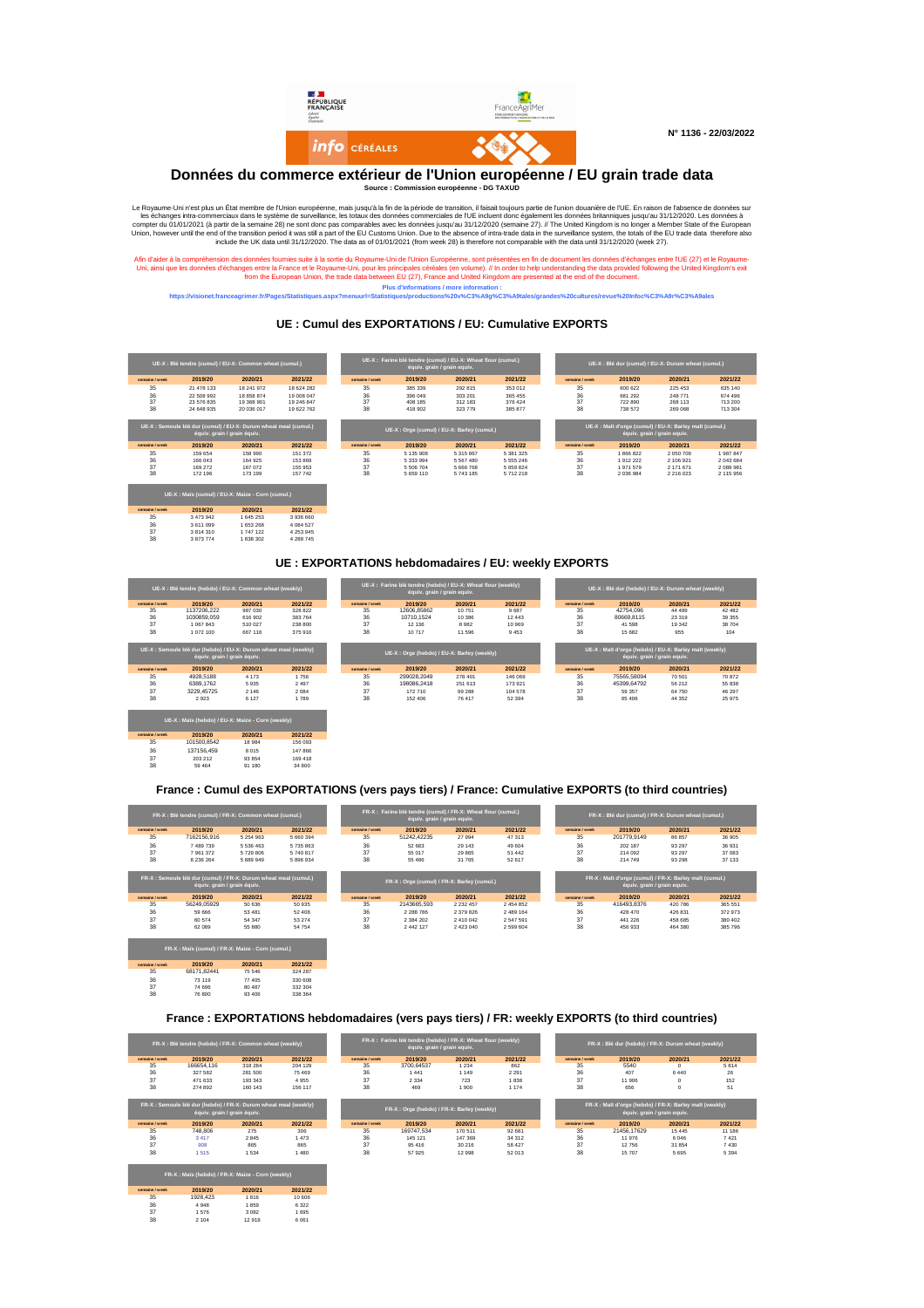| ne / week        | 2019/20 | 2020/21 | 2021/22 | semaine / week | 2019/20 | 2020/21 | 2021/22 | semaine / week | 2019/20 | 2020/21 | 2021/22 |
|------------------|---------|---------|---------|----------------|---------|---------|---------|----------------|---------|---------|---------|
| $\sim$ $-$<br>35 | 874     | 1467    | 2745    | 35             | 522 024 | 219 203 | 629 368 | 35             | 12853   | 5 5 8 6 | 17875   |
| 36               | 922     | 1 539   | 2865    | 36             | 528 225 | 241 503 | 635 898 | 36             | 12 853  | 5933    | 18 517  |
|                  | 1 007   | 1 644   | 3 1 2 5 | 37             | 554 219 | 256 027 | 646 616 | $\sim$<br>ىر   | 12879   | 9653    | 19 031  |
|                  | 1 0 3 9 | 1829    | 3512    | 38             | 554 418 | 266916  | 666 701 | 38             | 13 0 37 | 9898    | 19 219  |
|                  |         |         |         |                |         |         |         |                |         |         |         |
|                  |         |         |         |                |         |         |         |                |         |         |         |
|                  |         |         |         |                |         |         |         |                |         |         |         |

|                |         | UE-M : Semoule blé dur (hebdo) / EU-M: Durum wheat meal (weekly)<br>équiv. grain / grain équiv. |         |                | UE-M : Orge (hebdo) / EU-M: Barley (weekly) |         |         |  |                | UE-M : Malt d'orge (hebdo) / EU-M: Barley malt (weekly)<br>équiv. grain / grain equiv. |         |         |  |
|----------------|---------|-------------------------------------------------------------------------------------------------|---------|----------------|---------------------------------------------|---------|---------|--|----------------|----------------------------------------------------------------------------------------|---------|---------|--|
| semaine / week | 2019/20 | 2020/21                                                                                         | 2021/22 | semaine / week | 2019/20                                     | 2020/21 | 2021/22 |  | semaine / week | 2019/20                                                                                | 2020/21 | 2021/22 |  |
| 35             | 26      |                                                                                                 | 142     | 35             | 4 0 0 0                                     | 29 616  | 36 408  |  |                |                                                                                        | 190     | 386     |  |
| 36             | 48      | 72                                                                                              | 120     | 36             | 6 2 0 1                                     | 22 300  | 6 5 3 0 |  | 36             |                                                                                        | 347     | 642     |  |
| 37             | 85      | 106                                                                                             | 260     | 37             | 25 994                                      | 14 5 24 | 10718   |  | 37             | 26                                                                                     | 3721    | 515     |  |
| 38             | 32      | 184                                                                                             | 387     | วฉ             | 199                                         | 10889   | 20 085  |  |                | 158                                                                                    | 245     | 188     |  |

| UE-M : Orge (hebdo) / EU-M: Barley (weekly) |         |         |         |  |  |  |  |  |  |  |
|---------------------------------------------|---------|---------|---------|--|--|--|--|--|--|--|
| maine / week                                | 2019/20 | 2020/21 | 2021/22 |  |  |  |  |  |  |  |

|                                                                                                 | UE-M : Blé tendre (cumul) / EU-M: Common wheat (cumul.) |           |           |                |         | UE-M : Farine blé tendre (cumul) / EU-M: Wheat flour (cumul.)<br>équiv. grain / grain equiv. |         |                | UE-M : Blé dur (cumul) / EU-M: Durum wheat (cumul.) |                                                                                        |           |  |
|-------------------------------------------------------------------------------------------------|---------------------------------------------------------|-----------|-----------|----------------|---------|----------------------------------------------------------------------------------------------|---------|----------------|-----------------------------------------------------|----------------------------------------------------------------------------------------|-----------|--|
| semaine / week                                                                                  | 2019/20                                                 | 2020/21   | 2021/22   | semaine / week | 2019/20 | 2020/21                                                                                      | 2021/22 | semaine / week | 2019/20                                             | 2020/21                                                                                | 2021/22   |  |
| 35                                                                                              | 1 558 802                                               | 1 570 983 | 1 765 335 | 35             | 17 738  | 43 173                                                                                       | 162 148 | 35             | 1 345 899                                           | 1965885                                                                                | 1 008 618 |  |
| 36                                                                                              | 1 578 838                                               | 1 584 448 | 1824355   | 36             | 18 397  | 46 305                                                                                       | 166 107 | 36             | 1 417 293                                           | 1986 558                                                                               | 1 009 045 |  |
| 37                                                                                              | 1 593 168                                               | 1 629 405 | 1864287   | 37             | 19 0 24 | 50 580                                                                                       | 170 304 | 37             | 1448 181                                            | 1986 645                                                                               | 1 040 624 |  |
| 38                                                                                              | 1 623 991                                               | 1 645 696 | 1879516   | 38             | 19 5 66 | 54 274                                                                                       | 173 499 | 38             | 1 454 050                                           | 1988702                                                                                | 1 047 837 |  |
| UE-M : Semoule blé dur (cumul) / EU-M: Durum wheat meal (cumul.)<br>équiv. grain / grain équiv. |                                                         |           |           |                |         | UE-M : Orge (cumul) / EU-M: Barley (cumul.)                                                  |         |                |                                                     | UE-M : Malt d'orge (cumul) / EU-M: Barley malt (cumul.)<br>équiv. grain / grain equiv. |           |  |
| semaine / week                                                                                  | 2019/20                                                 | 2020/21   | 2021/22   | semaine / week | 2019/20 | 2020/21                                                                                      | 2021/22 | semaine / week | 2019/20                                             | 2020/21                                                                                | 2021/22   |  |
| 35                                                                                              | 874                                                     | 1467      | 2 745     | 35             | 522 024 | 219 203                                                                                      | 629 368 | 35             | 12853                                               | 5 5 8 6                                                                                | 17875     |  |
| 36                                                                                              | 922                                                     | 1 5 3 9   | 2865      | 36             | 528 225 | 241 503                                                                                      | 635 898 | 36             | 12853                                               | 5933                                                                                   | 18517     |  |
| 37                                                                                              | 1 0 0 7                                                 | 1644      | 3 1 2 5   | 37             | 554 219 | 256 027                                                                                      | 646 616 | 37             | 12879                                               | 9653                                                                                   | 19 031    |  |

|           |         | FR-M : Blé tendre (cumul) / FR-M: Common wheat (cumul.) |         |                |         | FR-M: Farine ble tendre (cumul) / FR-M: Wheat flour (cumul.)<br>équiv. grain / grain equiv. |         | FR-M : Blé dur (cumul) / FR-M: Durum wheat (cumul.) |         |         |      |  |
|-----------|---------|---------------------------------------------------------|---------|----------------|---------|---------------------------------------------------------------------------------------------|---------|-----------------------------------------------------|---------|---------|------|--|
| ne / week | 2019/20 | 2020/21                                                 | 2021/22 | semaine / week | 2019/20 | 2020/21                                                                                     | 2021/22 | semaine / week                                      | 2019/20 | 2020/21 | 2021 |  |
|           | 3 1 7 9 | 172                                                     | 174     | 35             | 6 0 61  | 6 1 4 3                                                                                     | 9 0 3 5 | 35                                                  | 129     | 12 4 14 | 40   |  |
| 36        | 3 1 7 9 | 172                                                     | 174     | 36             | 6 2 8 9 | 6494                                                                                        | 9098    | 36                                                  | 129     | 12 4 14 | 40   |  |
|           | 3 2 7 9 | 172                                                     | 195     | 37             | 6445    | 6 5 5 9                                                                                     | 9 2 0 9 |                                                     | 129     | 12 4 14 | 43   |  |
|           | 3 2 7 9 | 173                                                     | 195     | 38             | 6512    | 6861                                                                                        | 9462    | 38                                                  | 129     | 12 4 14 | 43   |  |

|                |         | UE-M : Blé tendre (hebdo) / EU-M: Common wheat (weekly) $^{\top}$ |         |                |         | UE-M : Farine blé tendre (hebdo) / EU-M: Wheat flour (weekly)<br>équiv. grain / grain equiv. |         |                |         | UE-M : Blé dur (hebdo) / EU-M: Durum wheat (weekly) |         |
|----------------|---------|-------------------------------------------------------------------|---------|----------------|---------|----------------------------------------------------------------------------------------------|---------|----------------|---------|-----------------------------------------------------|---------|
| semaine / week | 2019/20 | 2020/21                                                           | 2021/22 | semaine / week | 2019/20 | 2020/21                                                                                      | 2021/22 | semaine / week | 2019/20 | 2020/21                                             | 2021/22 |
| 35             | 54 460  | 15 702                                                            | 40 745  | 35             | 612     | 3 1 8 8                                                                                      | 4575    | 35             | 3633    | 17 379                                              | 15 762  |
| 36             | 20 036  | 13 4 66                                                           | 59 0 20 | 36             | 659     | 3 1 3 3                                                                                      | 3959    | 36             | 71 394  | 20 673                                              | 428     |
|                | 14 330  | 44 956                                                            | 39 932  |                | 627     | 4 2 7 5                                                                                      | 4 1 9 7 | 37             | 30 888  |                                                     | 31 578  |
| 38             | 30 823  | 16 291                                                            | 15 2 29 | 38             | 542     | 3694                                                                                         | 3 1 9 5 | 38             | 5869    | 2 0 5 7                                             | 7 2 1 3 |

| semaine / week | 2019/20 | 2020/21 | 2021 |
|----------------|---------|---------|------|
| 35             | 3633    | 17 379  | 157  |
| 36             | 71 394  | 20 673  | 42   |
| 37             | 30 888  | 87      | 31 E |
| 38             | 5869    | 2057    | 72   |
|                |         |         |      |

|                |            | UE-M : Maïs (cumul) / EU-M: Maize - Corn (cumul.) |            |                |         |         |         |
|----------------|------------|---------------------------------------------------|------------|----------------|---------|---------|---------|
| semaine / week | 2019/20    | 2020/21                                           | 2021/22    | semaine / week | 2019/20 | 2020/21 | 2021/22 |
| 35             | 14 826 244 | 10 998 605                                        | 11 172 797 | 35             | 38 802  | 10 903  | 14 3 98 |
| 36             | 15 008 167 | 11 352 529                                        | 11 604 121 | 36             | 39 0 86 | 11 083  | 24 3 62 |
| 37             | 15 214 368 | 11 630 639                                        | 11 829 010 | 37             | 39 327  | 11 333  | 25 830  |
| 38             | 15 616 247 | 11 896 864                                        | 11 865 397 | 38             | 39 598  | 11 618  | 25 953  |

|                |         | UE-M : Semoule blé dur (hebdo) / EU-M: Durum wheat meal (weekly)<br>équiv. grain / grain équiv. |         |                | UE-M : Orge (hebdo) / EU-M: Barley (weekly) |         |         |                |         | UE-M : Malt d'orge (hebdo) / EU-M: Barley malt (weekly)<br>équiv. grain / grain equiv. |        |
|----------------|---------|-------------------------------------------------------------------------------------------------|---------|----------------|---------------------------------------------|---------|---------|----------------|---------|----------------------------------------------------------------------------------------|--------|
| semaine / week | 2019/20 | 2020/21                                                                                         | 2021/22 | semaine / week | 2019/20                                     | 2020/21 | 2021/22 | semaine / week | 2019/20 | 2020/21                                                                                | 2021/2 |
| 35             | 26      | 31                                                                                              | 1 142   | 35             | 4 0 0 0                                     | 29 616  | 36 408  |                | 68      | 190                                                                                    | 386    |
| 36             | 48      | 72                                                                                              | 120     | 36             | 6 2 0 1                                     | 22 300  | 6530    | 36             |         | 347                                                                                    | 642    |
| 37             | 85      | 106                                                                                             | 260     | -37            | 25 994                                      | 14 5 24 | 10718   | 37             | 26      | 3721                                                                                   | 515    |
| 38             | 32      | 184                                                                                             | 387     | 38             | 199                                         | 10889   | 20 085  | 20             | 158     | 245                                                                                    | 188    |

|                |         | UE-M : Maïs (hebdo) / EU-M: Maize - Corn (weekly) |         |                |         | UE-M : Sorgho (hebdo) / EU-M: Sorghum (weekly) <sup> </sup> |         |
|----------------|---------|---------------------------------------------------|---------|----------------|---------|-------------------------------------------------------------|---------|
| semaine / week | 2019/20 | 2020/21                                           | 2021/22 | semaine / week | 2019/20 | 2020/21                                                     | 2021/22 |
| 35             | 478 481 | 211 491                                           | 570 246 | 35             | 153     | 104                                                         | 226     |
| 36             | 181 923 | 353 923                                           | 431 324 | 36             | 284     | 180                                                         | 9 9 6 4 |
| 37             | 206 201 | 278 110                                           | 224 889 | 37             | 241     | 250                                                         | 468     |
| 38             | 401 879 | 266 226                                           | 36 387  | 38             | 271     | 285                                                         | 123     |

| FR-M : Blé tendre (cumul) / FR-M: Common wheat (cumul.) |         |         |         |                |         | FR-M : Farine blé tendre (cumul) / FR-M: Wheat flour (cumul.)<br>équiv. grain / grain equiv. |         |                | FR-M : Blé dur (cumul) / FR-M: Durum wheat (cumul.) |         |         |  |  |  |
|---------------------------------------------------------|---------|---------|---------|----------------|---------|----------------------------------------------------------------------------------------------|---------|----------------|-----------------------------------------------------|---------|---------|--|--|--|
| semaine / week                                          | 2019/20 | 2020/21 | 2021/22 | semaine / week | 2019/20 | 2020/21                                                                                      | 2021/22 | semaine / week | 2019/20                                             | 2020/21 | 2021/22 |  |  |  |
| 35                                                      | 3 1 7 9 | 1 172   | 174     | 35             | 6061    | 6 143                                                                                        | 9035    |                | 129                                                 | 12414   |         |  |  |  |
| 36                                                      | 3 1 7 9 | 1 172   | 174     | 36             | 6 2 8 9 | 6494                                                                                         | 9098    |                | 129                                                 | 12 4 14 |         |  |  |  |
|                                                         | 3 2 7 9 | 1 172   | 195     |                | 6445    | 6559                                                                                         | 9 2 0 9 |                | 129                                                 | 12 4 14 |         |  |  |  |
| 38                                                      | 3 2 7 9 | 1 173   | 195     | 38             | 6512    | 6861                                                                                         | 9462    |                | 129                                                 | 12 4 14 |         |  |  |  |

| semaine / week | 2019/20  | 2020/21 | 2021/22 | semaine / week | 2019/20 | 2020/21 | 2021/22 |
|----------------|----------|---------|---------|----------------|---------|---------|---------|
| 35             | 62       |         |         | 35             |         |         |         |
| 36             |          | 50      |         | 36             |         |         |         |
| 37             | つに<br>دے |         |         | 27<br>ັັ       |         |         |         |

#### 38 2 22 0 38 0 0 0 0

### **UE : Cumul des IMPORTATIONS / EU: Cumulative IMPORTS**

| FR-M : Blé tendre (hebdo) / FR-M: Common wheat (weekly) |         |         |         |  | FR-M : Farine blé tendre (hebdo) / FR-M: Wheat flour (weekly)<br>équiv. grain / grain equiv. |         |         |         |  | FR-M : Blé dur (hebdo) / FR-M: Durum wheat (weekly) |         |         |         |  |  |
|---------------------------------------------------------|---------|---------|---------|--|----------------------------------------------------------------------------------------------|---------|---------|---------|--|-----------------------------------------------------|---------|---------|---------|--|--|
| semaine / week                                          | 2019/20 | 2020/21 | 2021/22 |  | semaine / week                                                                               | 2019/20 | 2020/21 | 2021/22 |  | semaine / week                                      | 2019/20 | 2020/21 | 2021/22 |  |  |
| 35                                                      |         | 150     |         |  | 35                                                                                           | 314     | 24      | 106     |  | -35                                                 |         |         |         |  |  |
| 36                                                      |         |         |         |  | 36                                                                                           | 228     | 351     | 63      |  | 36                                                  |         |         |         |  |  |
|                                                         | 100     |         |         |  |                                                                                              | 156     | 65      | 111     |  |                                                     |         |         |         |  |  |
|                                                         |         |         |         |  | 38                                                                                           | 67      | 302     | 253     |  | 38                                                  |         |         |         |  |  |

| M : Semoule blé dur (cumul) / FR-M: Durum wheat meal (cumul.)<br>équiv. grain / grain équiv. |         |         |         |                |         | FR-M : Orge (cumul) / FR-M: Barley (cumul.) |         | FR-M : Malt d'orge (cumul) / FR-M: Barley malt (cumul.)<br>équiv. grain / grain equiv. |         |         |         |  |
|----------------------------------------------------------------------------------------------|---------|---------|---------|----------------|---------|---------------------------------------------|---------|----------------------------------------------------------------------------------------|---------|---------|---------|--|
| ne / week                                                                                    | 2019/20 | 2020/21 | 2021/22 | semaine / week | 2019/20 | 2020/21                                     | 2021/22 | semaine / week                                                                         | 2019/20 | 2020/21 | 2021/22 |  |
|                                                                                              | 87      | 293     | 380     | 35             | -21     | 48                                          |         | -35                                                                                    |         | 170     | 1 633   |  |
|                                                                                              | 87      | 293     | 413     | 36             | 21      | 48                                          |         |                                                                                        |         | 271     | 1 664   |  |
|                                                                                              | 124     | 362     | 414     | 37             | 21      | 48                                          |         |                                                                                        |         | 306     | 1740    |  |
|                                                                                              | 144     | 480     | 420     | 38             | 21      | 48                                          |         |                                                                                        |         | 340     | 1776    |  |

|                |         | FR-M : Maïs (cumul) / FR-M: Maize - C <u>orn (cumul.)</u> |         | FR-M : Sorgho (cumul) / FR-M: Sorghum (cumul.) |         |         |         |  |  |
|----------------|---------|-----------------------------------------------------------|---------|------------------------------------------------|---------|---------|---------|--|--|
| semaine / week | 2019/20 | 2020/21                                                   | 2021/22 | semaine / week                                 | 2019/20 | 2020/21 | 2021/22 |  |  |
| 35             | 10 484  | 4 8 5 4                                                   | 3662    | 35                                             |         |         |         |  |  |
| 36             | 10488   | 4 9 0 4                                                   | 3665    | 36                                             |         |         |         |  |  |
| 37             | 10 513  | 4915                                                      | 3668    | 37                                             |         |         |         |  |  |
| 38             | 10516   | 4938                                                      | 3668    | 38                                             |         |         |         |  |  |

### **UE : IMPORTATIONS hebdomadaires / EU: weekly IMPORTS**

|                |         | UE-M : Blé tendre (hebdo) / EU-M: Common wheat (weekly) |         |
|----------------|---------|---------------------------------------------------------|---------|
| semaine / week | 2019/20 | 2020/21                                                 | 2021/22 |
| 35             | 54 460  | 15 702                                                  | 40 745  |
| 36             | 20 036  | 13 4 6 6                                                | 59 0 20 |
| 37             | 14 330  | 44 956                                                  | 39 932  |
| 38             | 30.823  | 16 291                                                  | 15 229  |

|                |         | FR-M : Blé tendre (cumul) / FR-M: Common wheat (cumul.) |         |                |         | FR-M : Farine blé tendre (cumul) / FR-M: Wheat flour (cumul.)<br>équiv. grain / grain equiv. |                 |
|----------------|---------|---------------------------------------------------------|---------|----------------|---------|----------------------------------------------------------------------------------------------|-----------------|
| semaine / week | 2019/20 | 2020/21                                                 | 2021/22 | semaine / week | 2019/20 | 2020/21                                                                                      | 2021            |
| 35             | 3 1 7 9 | 172                                                     | 174     | 35             | 6061    | 6 143                                                                                        | 903             |
| 36             | 3 1 7 9 | 172                                                     | 174     | 36             | 6 2 8 9 | 6494                                                                                         | 90 <sup>c</sup> |
| 37             | 3 2 7 9 | 172                                                     | 195     | 37             | 6445    | 6 5 5 9                                                                                      | 9 2 0           |
| 38             | 3 2 7 9 | -173                                                    | 195     | 38             | 6512    | 6861                                                                                         | 946             |

|                |         | FR-M : Semoule blé dur (hebdo) / FR-M: Durum wheat meal (weekly)<br>équiv. grain / grain équiv. |         |                |         | FR-M : Orge (hebdo) / FR-M: Barley (weekly) |         |                |         | FR-M: Malt d'orge (hebdo) / FR-M: Barley malt (weekly)<br>équiv. grain / grain equiv. |         |
|----------------|---------|-------------------------------------------------------------------------------------------------|---------|----------------|---------|---------------------------------------------|---------|----------------|---------|---------------------------------------------------------------------------------------|---------|
| semaine / week | 2019/20 | 2020/21                                                                                         | 2021/22 | semaine / week | 2019/20 | 2020/21                                     | 2021/22 | semaine / week | 2019/20 | 2020/21                                                                               | 2021/22 |
| 35             |         |                                                                                                 |         | 35             |         |                                             |         | -35            |         | 55                                                                                    |         |
| 36             |         |                                                                                                 | 33      | 36             |         |                                             |         | 36             |         | 101                                                                                   |         |
|                |         |                                                                                                 |         |                |         |                                             |         |                |         |                                                                                       |         |
|                |         | 118                                                                                             |         | 38             |         |                                             |         | 38             |         |                                                                                       | 36      |

|        | tendre (hebdo) / FR-M: Wheat flour (weekly)<br>équiv. grain / grain equiv. |         |                |         | FR-M : Blé dur (hebdo) / FR-M: Durum wheat (weekly) |         |  |
|--------|----------------------------------------------------------------------------|---------|----------------|---------|-----------------------------------------------------|---------|--|
| 019/20 | 2020/21                                                                    | 2021/22 | semaine / week | 2019/20 | 2020/21                                             | 2021/22 |  |
| 314    | 24                                                                         | 106     | 35             |         |                                                     |         |  |
| 228    | 351                                                                        | 63      | 36             |         |                                                     |         |  |
| 156    | 65                                                                         | 111     | 37             |         |                                                     |         |  |
| 67     | 302                                                                        | 253     | 38             |         |                                                     |         |  |
|        |                                                                            |         |                |         |                                                     |         |  |

**Plus d'informations / more information :** 

**https://visionet.franceagrimer.fr/Pages/Statistiques.aspx?menuurl=Statistiques/productions%20v%C3%A9g%C3%A9tales/grandes%20cultures/revue%20Infoc%C3%A9r%C3%A9ales**

# **Données du commerce extérieur de l'Union européenne / EU grain trade data**

**Source : Commission européenne - DG TAXUD**

**FR-M : Sorgho (hebdo) / FR-M: Sorghum (weekly)**

## **France : IMPORTATIONS hebdomadaires (depuis pays tiers) / FR: weekly IMPORTS (from third countries)**

|                |         | FR-M : Blé tendre (hebdo) / FR-M: Common wheat (weekly) |         |
|----------------|---------|---------------------------------------------------------|---------|
| semaine / week | 2019/20 | 2020/21                                                 | 2021/22 |
| 35             |         | 150                                                     |         |
| 36             |         |                                                         |         |
| 37             | 100     |                                                         | 22      |
| 38             |         |                                                         |         |

| FR-M : Semoule blé dur (hebdo) / FR-M: Durum wheat meal (weekly)<br>équiv. grain / grain équiv. |         |         |         |  |  |  |  |  |  |  |  |  |
|-------------------------------------------------------------------------------------------------|---------|---------|---------|--|--|--|--|--|--|--|--|--|
| semaine / week                                                                                  | 2019/20 | 2020/21 | 2021/22 |  |  |  |  |  |  |  |  |  |
| 35                                                                                              |         |         |         |  |  |  |  |  |  |  |  |  |
| 36                                                                                              |         |         | 33      |  |  |  |  |  |  |  |  |  |
| 37                                                                                              | 37      | 70      |         |  |  |  |  |  |  |  |  |  |
| 38                                                                                              | 20      | 118     |         |  |  |  |  |  |  |  |  |  |

| FR-M: Malt d'orge (hebdo) / FR-M: Barley malt (weekly)<br>équiv. grain / grain equiv. |         |         |         |  |  |  |  |  |  |  |  |  |
|---------------------------------------------------------------------------------------|---------|---------|---------|--|--|--|--|--|--|--|--|--|
| semaine / week                                                                        | 2019/20 | 2020/21 | 2021/22 |  |  |  |  |  |  |  |  |  |
| 35                                                                                    |         | 55      | 77      |  |  |  |  |  |  |  |  |  |
| 36                                                                                    |         | 101     | 31      |  |  |  |  |  |  |  |  |  |
| 37                                                                                    |         | 35      |         |  |  |  |  |  |  |  |  |  |
|                                                                                       |         | 34      | 36      |  |  |  |  |  |  |  |  |  |

 **FR-M : Maïs (hebdo) / FR-M: Maize - Corn (weekly)**

|                |         | FR-M : Sorgho (cumul) / FR-M: Sorghum (cumul.) |         |
|----------------|---------|------------------------------------------------|---------|
| semaine / week | 2019/20 | 2020/21                                        | 2021/22 |
| 35             | 3       | 8                                              | b       |
| 36             |         |                                                | 5       |
| 37             |         |                                                | 5       |
|                |         |                                                |         |

### **France : Cumul des IMPORTATIONS (depuis pays tiers)/ France: Cumulative IMPORTS (from third countries)**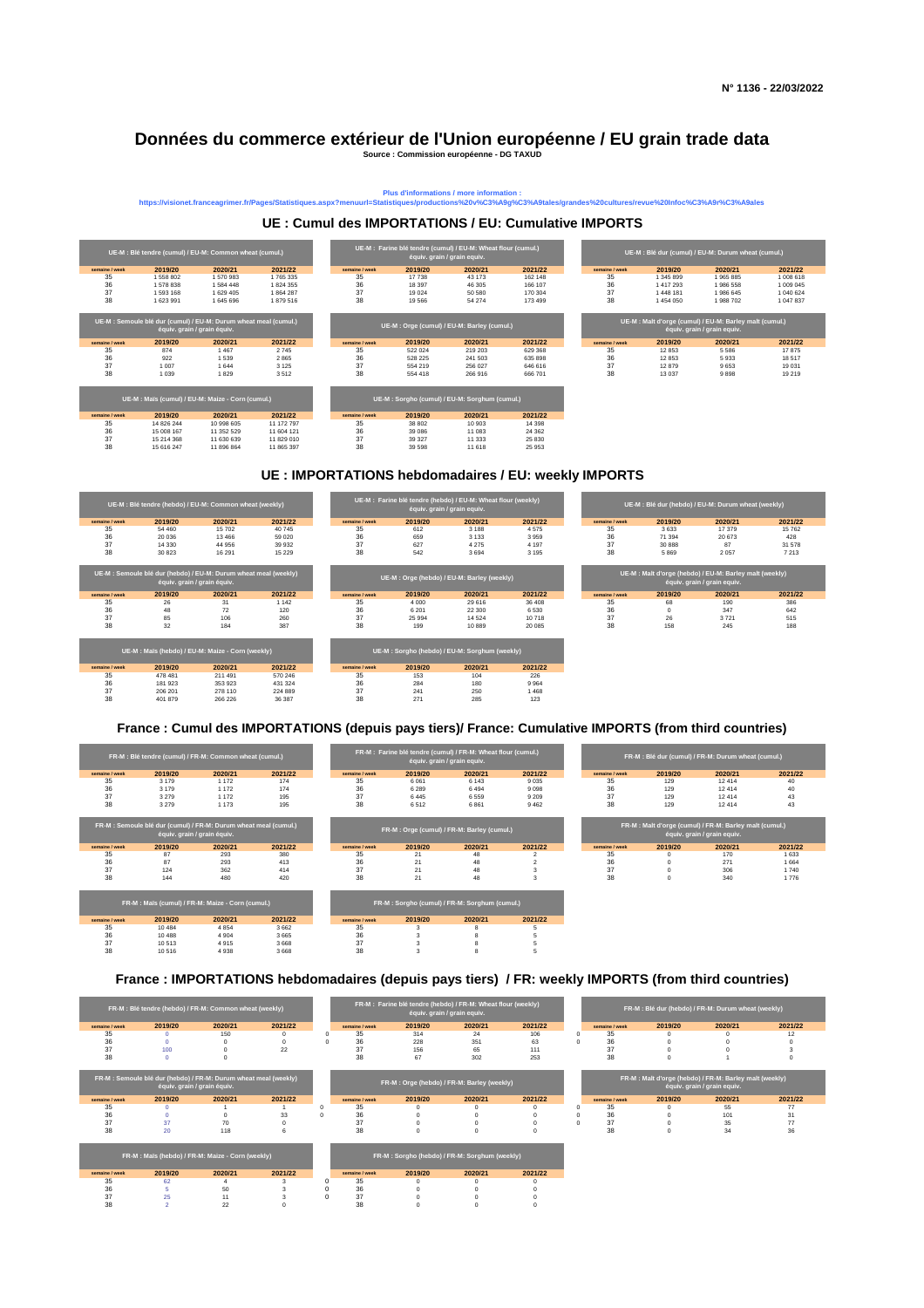#### Source: Commission européenne, DG TAXUD / European Commission, DG TAXUD Unité : tonnes / Unit: tons

### **IMPORTATIONS DE "PRODUITS DE SUBSTITUTION DES CEREALES" (PSC)**

|                            | Résidus d'amidonnerie /<br><b>Residues of starch</b><br>manufacture<br>2303 10 19 | Corn gluten feed (CGF)<br>2309 90 20 | Drèches de brasserie et<br>de distillerie / Brewing<br>and distilling dregs and<br>waste<br>2303 30 00                                                                                | <b>Pulpes d'agrumes / Citrus</b><br>pulp residues<br>2308 00 40<br>TARIC_ext 10                                                                              | <b>TOTAL</b>       |
|----------------------------|-----------------------------------------------------------------------------------|--------------------------------------|---------------------------------------------------------------------------------------------------------------------------------------------------------------------------------------|--------------------------------------------------------------------------------------------------------------------------------------------------------------|--------------------|
| semaine /<br>week          |                                                                                   |                                      | 2019/20 (UE+UK)                                                                                                                                                                       |                                                                                                                                                              |                    |
| 1<br>$\boldsymbol{2}$<br>3 | 164<br>165                                                                        | 4 6 7 3<br>4 6 7 3                   | 18 595<br>20 839                                                                                                                                                                      | $\pmb{0}$<br>$\pmb{0}$                                                                                                                                       | 23 4 31<br>25 677  |
| 4                          | 312                                                                               | 4689                                 | 23 4 26                                                                                                                                                                               | $\mathbf 0$                                                                                                                                                  | 28 4 27            |
| 5                          | 438                                                                               | 4739                                 | 24 264                                                                                                                                                                                | $\mathbf 0$                                                                                                                                                  | 29 441             |
| 6<br>$\bf 7$<br>8          | 490                                                                               | 4740                                 | 29 706                                                                                                                                                                                | $\pmb{0}$                                                                                                                                                    | 34 935             |
| 9                          | 954                                                                               | 41 012                               | 99 4 95                                                                                                                                                                               | $\pmb{0}$                                                                                                                                                    | 141 461            |
| $10$                       | 1 1 2 3                                                                           | 110 028                              | 119 867                                                                                                                                                                               | $\pmb{0}$                                                                                                                                                    | 231 019            |
| 11                         | 1 2 2 5                                                                           | 110 081                              | 124 266                                                                                                                                                                               | $\mathbf 0$                                                                                                                                                  | 235 573            |
| 12                         | 1 3 5 6                                                                           | 110 082                              | 139 196                                                                                                                                                                               | $\mathbf 0$                                                                                                                                                  | 250 634            |
| 13                         | 1 4 7 8                                                                           | 110 082                              | 141 486                                                                                                                                                                               | $\mathbf 0$                                                                                                                                                  | 253 045            |
| 14                         | 1612                                                                              | 110 219                              | 173 286                                                                                                                                                                               | $\mathbf 0$                                                                                                                                                  | 285 116            |
| 15                         | 1713                                                                              | 110 255                              | 176 017                                                                                                                                                                               | $\pmb{0}$                                                                                                                                                    | 287 985            |
| 16                         | 1889                                                                              | 110 356                              | 177 330                                                                                                                                                                               | $\mathbf 0$                                                                                                                                                  | 289 575            |
| 17                         | 2 0 3 4                                                                           | 129 141                              | 195 988                                                                                                                                                                               | $\mathbf 0$                                                                                                                                                  | 327 163            |
| 18                         | 7586                                                                              | 129 195                              | 196 497                                                                                                                                                                               | $\mathbf 0$                                                                                                                                                  | 333 277            |
| 19                         | 8724                                                                              | 151 583                              | 207 147                                                                                                                                                                               | $\pmb{0}$                                                                                                                                                    | 367 454            |
| ${\bf 20}$                 | 8 8 0 6                                                                           | 160 383                              | 208 184                                                                                                                                                                               | $\pmb{0}$                                                                                                                                                    | 377 373            |
| 21                         | 8 9 0 4                                                                           | 167 743                              | 262 329                                                                                                                                                                               | $\pmb{0}$                                                                                                                                                    | 438 976            |
| 22                         | 9 0 0 0                                                                           | 167 767                              | 263 813                                                                                                                                                                               | 0                                                                                                                                                            | 440 579            |
| 23                         | 9 0 8 0                                                                           | 167 794                              | 266 428                                                                                                                                                                               | $\mathbf 0$                                                                                                                                                  | 443 302            |
| ${\bf 24}$                 | 9 0 8 0                                                                           | 167819                               | 266 907                                                                                                                                                                               | $\mathbf 0$                                                                                                                                                  | 443 806            |
| 25<br>26                   | 9 3 2 5                                                                           | 184 491                              | 278 826                                                                                                                                                                               | $\pmb{0}$                                                                                                                                                    | 472 641            |
| 27<br>28                   |                                                                                   |                                      |                                                                                                                                                                                       |                                                                                                                                                              |                    |
| 29                         | 9502                                                                              | 201 023                              | 308 308                                                                                                                                                                               | $\pmb{0}$                                                                                                                                                    | 518 833            |
| $30\,$                     | 9648                                                                              | 201 026                              | 363 130                                                                                                                                                                               | 0                                                                                                                                                            | 573 804            |
| 31                         | 9718                                                                              | 201 027                              | 366 526                                                                                                                                                                               | $\mathbf 0$                                                                                                                                                  | 577 271            |
| 32                         | 9827                                                                              | 222 369                              | 377 465                                                                                                                                                                               | $\pmb{0}$                                                                                                                                                    | 609 661            |
| 33                         | 9868                                                                              | 222 397                              | 383 402                                                                                                                                                                               | 0                                                                                                                                                            | 615 667            |
| 34                         | 9963                                                                              | 228 391                              | 402 169                                                                                                                                                                               | $\pmb{0}$                                                                                                                                                    | 640 522            |
| 35                         | 10 210                                                                            | 228 437                              | 404 872                                                                                                                                                                               | $\pmb{0}$                                                                                                                                                    | 643 519            |
| 36                         | 10 285                                                                            | 228 433                              | 428 196                                                                                                                                                                               | $\mathbf 0$                                                                                                                                                  | 666 914            |
| 37                         | 10 359                                                                            | 228 438                              | 430 033                                                                                                                                                                               | $\mathbf 0$                                                                                                                                                  | 668 830            |
| 38                         | 10 456                                                                            | 239 061                              | 447 963                                                                                                                                                                               | $\mathbf 0$                                                                                                                                                  | 697 480            |
| 39                         | 10 700                                                                            | 239 061                              | 450 789                                                                                                                                                                               | $\mathbf 0$                                                                                                                                                  | 700 550            |
| 40                         | 10 770                                                                            | 239 061                              | 481 313                                                                                                                                                                               | $\pmb{0}$                                                                                                                                                    | 731 144            |
| 41                         | 10 903                                                                            | 249 418                              | 502 589                                                                                                                                                                               | $\mathbf 0$                                                                                                                                                  | 762 910            |
| 42                         | 10 986                                                                            | 249 421                              | 503 189                                                                                                                                                                               | $\mathbf 0$                                                                                                                                                  | 763 596            |
| 43                         | 11 080                                                                            | 265 497                              | 518 095                                                                                                                                                                               | $\mathbf 0$                                                                                                                                                  | 794 672            |
| 44                         | 11 170                                                                            | 265 511                              | 520 166                                                                                                                                                                               | $\mathbf 0$                                                                                                                                                  | 796 848            |
| 45                         | 11 188                                                                            | 265 511                              | 523 292                                                                                                                                                                               | $\mathbf 0$                                                                                                                                                  | 799 992            |
| 46                         | 11 238                                                                            | 276 101                              | 552 133                                                                                                                                                                               | $\pmb{0}$                                                                                                                                                    | 839 473            |
| 47                         | 11 329                                                                            | 276 101                              | 556 987                                                                                                                                                                               | $\pmb{0}$                                                                                                                                                    | 844 417            |
| 48                         | 11 417                                                                            | 276 105                              | 561 434                                                                                                                                                                               | $\mathbf 0$                                                                                                                                                  | 848 956            |
| 49                         | 11 4 4 2                                                                          | 276 105                              | 564 350                                                                                                                                                                               | $\mathbf 0$                                                                                                                                                  | 851 896            |
| ${\bf 50}$                 | 11 477                                                                            | 298 133                              | 574 138                                                                                                                                                                               | $\mathbf 0$                                                                                                                                                  | 883748             |
| 51                         | 11 486                                                                            | 312 209                              | 574 767                                                                                                                                                                               | $\pmb{0}$                                                                                                                                                    | 898 462            |
| 52<br>53<br>semaine /      | 11 545<br>11 556                                                                  | 312 297<br>331 809                   | 576 721<br>591 704                                                                                                                                                                    | $\mathbf 0$<br>$\pmb{0}$                                                                                                                                     | 900 563<br>935 069 |
| week<br>$\mathbf{1}$       |                                                                                   |                                      | 2020/21*                                                                                                                                                                              |                                                                                                                                                              |                    |
| $\mathbf 2$<br>3           | 25                                                                                | $\pmb{0}$                            | 3 3 0 4                                                                                                                                                                               | $\mathbf 0$                                                                                                                                                  | 3 3 3 0            |
| 4<br>5<br>6<br>$\bf 7$     | 61<br>67                                                                          | 88<br>143                            | 8 2 8 6<br>37 917                                                                                                                                                                     | $\mathbf 0$<br>$\mathbf 0$                                                                                                                                   | 8 4 3 5<br>38 127  |
| 8<br>9                     | 392                                                                               | 225                                  | 86 704                                                                                                                                                                                | 0                                                                                                                                                            | 87 321             |
| $10$                       | 434                                                                               | 50 394                               | 113 961                                                                                                                                                                               | $\mathbf 0$                                                                                                                                                  | 164 789            |
| 11                         | 434                                                                               | 50 063                               | 114 573                                                                                                                                                                               | $\mathbf 0$                                                                                                                                                  | 165 070            |
| 12<br>13<br>14             | 524<br>532                                                                        | 50 123<br>50 123                     | 116 456<br>122 543                                                                                                                                                                    | $\pmb{0}$<br>$\pmb{0}$                                                                                                                                       | 167 102<br>173 198 |
| 15<br>16                   | 553                                                                               | 76 655                               | 151 479                                                                                                                                                                               | $\pmb{0}$                                                                                                                                                    | 228 687            |
| 17<br>18                   | 693                                                                               | 93 806                               | 218 145                                                                                                                                                                               | 48 339                                                                                                                                                       | 360 983            |
| 19                         | 1922                                                                              | 93 825                               | 241 415                                                                                                                                                                               | 52 071                                                                                                                                                       | 389 233            |
| 20                         | 1994                                                                              | 98 877                               | 250 736                                                                                                                                                                               | 54 008                                                                                                                                                       | 405 615            |
| 21                         | 2 1 9 6                                                                           | 98 893                               | 251 479                                                                                                                                                                               | 0                                                                                                                                                            | 352 569            |
| ${\bf 22}$                 | 2 2 6 9                                                                           | 98 901                               | 251 721                                                                                                                                                                               | $\pmb{0}$                                                                                                                                                    | 352 891            |
| 23                         | 2 3 6 6                                                                           | 98 901                               | 254 489                                                                                                                                                                               | 0                                                                                                                                                            | 355 756            |
| ${\bf 24}$                 | 2 6 6 0                                                                           | 119 363                              | 265 529                                                                                                                                                                               | 0                                                                                                                                                            | 387 553            |
| 25                         | 2692                                                                              | 119 364                              | 271 194                                                                                                                                                                               | $\pmb{0}$                                                                                                                                                    | 393 250            |
| ${\bf 26}$<br>27           | 2710                                                                              | 119 364                              | 288 590                                                                                                                                                                               | $\boldsymbol{0}$<br>Après cette date le RU n'est plus pris en compte dans les données UE / After this date UK is no longer taken into account in the EU data | 410 664            |
| 28                         | 2738                                                                              | 119 367                              | 289 750                                                                                                                                                                               | $\pmb{0}$                                                                                                                                                    | 411 855            |
| 29                         | 4 0 8 7                                                                           | 119 368                              | 290 360                                                                                                                                                                               | $\pmb{0}$                                                                                                                                                    | 413814             |
| $30\,$                     | 4 1 0 5                                                                           | 119 380                              | 290 862                                                                                                                                                                               | 0                                                                                                                                                            | 414 347            |
| 31                         | 4 1 0 5                                                                           | 119 381                              | 317 544                                                                                                                                                                               | $\boldsymbol{0}$                                                                                                                                             | 441 030            |
| 32                         | 4 1 0 5                                                                           | 119 403                              | 319 832                                                                                                                                                                               | 0                                                                                                                                                            | 443 340            |
| 33                         | 4 1 4 2                                                                           | 119 434                              | 320 214                                                                                                                                                                               | 0                                                                                                                                                            | 443791             |
| 34                         | 4 2 0 1                                                                           | 119519                               | 321 535                                                                                                                                                                               | 0                                                                                                                                                            | 445 255            |
| 35                         | 4 2 3 1                                                                           | 119 559                              | 322 238                                                                                                                                                                               | 0                                                                                                                                                            | 446 028            |
| 36                         | 4 3 2 3                                                                           | 119 588                              | 326 894                                                                                                                                                                               | 0                                                                                                                                                            | 450 805            |
| 37                         | 4 3 4 7                                                                           | 119 611                              | 340 745                                                                                                                                                                               | 0                                                                                                                                                            | 464 703            |
| 38                         | 4 7 2 4                                                                           | 125 127                              | 356 112                                                                                                                                                                               | 0                                                                                                                                                            | 485 964            |
| 39                         | 4750                                                                              | 125 129                              | 356 612                                                                                                                                                                               | 0                                                                                                                                                            | 486 492            |
| 40                         | 4775                                                                              | 125 156                              | 357 628                                                                                                                                                                               | 0                                                                                                                                                            | 487 558            |
| 41                         | 4 8 0 0                                                                           | 125 189                              | 358 203                                                                                                                                                                               | 0                                                                                                                                                            | 488 192            |
| 42                         | 4 8 0 0                                                                           | 125 193                              | 360 381                                                                                                                                                                               | $\pmb{0}$                                                                                                                                                    | 490 375            |
| 43                         | 4 8 4 8                                                                           | 125 235                              | 362 405                                                                                                                                                                               | $\pmb{0}$                                                                                                                                                    | 492 488            |
| 44                         | 4878                                                                              | 125 293                              | 365 750                                                                                                                                                                               | 181 233                                                                                                                                                      | 677 154            |
| 45                         | 5 0 1 0                                                                           | 125 302                              | 366 484                                                                                                                                                                               | 183 570                                                                                                                                                      | 680 366            |
| 46                         | 5 0 3 7                                                                           | 125 334                              | 367 725                                                                                                                                                                               | 185 541                                                                                                                                                      | 683 637            |
| 47                         | 5675                                                                              | 125 334                              | 368 655                                                                                                                                                                               | 185 720                                                                                                                                                      | 685 384            |
| 48                         | 5 8 20                                                                            | 125 349                              | 369 636                                                                                                                                                                               | 186 393                                                                                                                                                      | 687 197            |
| 49                         | 5868                                                                              | 125 371                              | 370 048                                                                                                                                                                               | 187 499                                                                                                                                                      | 688786             |
| 50                         | 5930                                                                              | 125 431                              | 370 768                                                                                                                                                                               | 189 146                                                                                                                                                      | 691 276            |
| 51                         | 6 2 0 5                                                                           | 131 421                              | 393 188                                                                                                                                                                               | 190 479                                                                                                                                                      | 721 293            |
| 52                         | 6 2 1 0                                                                           | 131 441                              | 394 402                                                                                                                                                                               | 192 140                                                                                                                                                      | 724 194            |
|                            |                                                                                   |                                      | *Semaine 1 à 27 / Week 1 to 27 ; UE+UK : IMPORTATIONS hebdomadaires / EU+UK: weekly IMPORTS<br>Semaine 28 à 52 / Week 28 to 52 ; UE : IMPORTATIONS hebdomadaires / EU: weekly IMPORTS |                                                                                                                                                              |                    |
| semaine /<br>week          |                                                                                   |                                      | 2021/22 (UE)                                                                                                                                                                          |                                                                                                                                                              |                    |
| 1<br>$\mathbf 2$<br>3      | 285                                                                               | 12                                   | 4918                                                                                                                                                                                  | 527                                                                                                                                                          | 5742               |
| 4<br>5                     | 582                                                                               | 67                                   | 29 10 2                                                                                                                                                                               | 1892                                                                                                                                                         | 31 644             |
| 6                          | 642                                                                               | 196                                  | 30 134                                                                                                                                                                                | 2705                                                                                                                                                         | 33 677             |
| $\bf 7$                    | 701                                                                               | 196                                  | 30 560                                                                                                                                                                                | 4913                                                                                                                                                         | 36 370             |
| 8                          | 701                                                                               | 251                                  | 44 665                                                                                                                                                                                | 6 1 8 8                                                                                                                                                      | 51 806             |
| 9                          | 727                                                                               | 252                                  | 45 427                                                                                                                                                                                | 7 3 0 5                                                                                                                                                      | 53712              |
| $10$                       | 797                                                                               | 255                                  | 87 427                                                                                                                                                                                | 9 1 9 8                                                                                                                                                      | 97 678             |
| $11$                       | 971                                                                               | 273                                  | 88 825                                                                                                                                                                                | 12728                                                                                                                                                        | 102 796            |
| 12                         | 1 0 6 4                                                                           | 296                                  | 89 589                                                                                                                                                                                | 14 5 57                                                                                                                                                      | 105 506            |
| 13                         | 1 1 5 3                                                                           | 319                                  | 90 120                                                                                                                                                                                | 16 609                                                                                                                                                       | 108 201            |
| 14                         | 1 3 3 3                                                                           | 320                                  | 91 669                                                                                                                                                                                | 19 046                                                                                                                                                       | 112 368            |
| 15                         | 1 3 9 8                                                                           | 382                                  | 92 696                                                                                                                                                                                | 23 214                                                                                                                                                       | 117 691            |
| 16                         | 1 4 5 5                                                                           | 386                                  | 93 595                                                                                                                                                                                | 25 606                                                                                                                                                       | 121 042            |
| 17                         | 1 4 7 0                                                                           | 7 3 8 2                              | 112 028                                                                                                                                                                               | 26 148                                                                                                                                                       | 147 027            |
| 18<br>19<br>${\bf 20}$     | 1 6 6 0                                                                           | 7437                                 | 134 252                                                                                                                                                                               | 38 387                                                                                                                                                       | 181736             |
| 21<br>${\bf 22}$           | 2 3 4 2                                                                           | 136 497                              | 224 471                                                                                                                                                                               | 43 012                                                                                                                                                       | 406 321            |
| 23                         | 2 4 2 6                                                                           | 143 341                              | 265 691                                                                                                                                                                               | 45 808                                                                                                                                                       | 457 266            |
| ${\bf 24}$                 | 2 5 8 3                                                                           | 143 622                              | 272 999                                                                                                                                                                               | 48 049                                                                                                                                                       | 467 253            |
| 25                         | 2674                                                                              | 181 293                              | 320 959                                                                                                                                                                               | 49 152                                                                                                                                                       | 554 078            |
| 26<br>${\bf 27}$           | 2880                                                                              | 181 368                              | 323 932                                                                                                                                                                               | 53 984                                                                                                                                                       | 562 164            |
| 28                         | 2952                                                                              | 187890                               | 483 549                                                                                                                                                                               | 56 927                                                                                                                                                       | 731 318            |
| 29                         | 3 0 0 5                                                                           | 200 431                              | 503 382                                                                                                                                                                               | 59 604                                                                                                                                                       | 766 423            |
| $30\,$                     | 3 1 5 9                                                                           | 212 468                              | 515 631                                                                                                                                                                               | 80 329                                                                                                                                                       | 811 587            |
| 31                         | 3 1 6 4                                                                           | 212 468                              | 518738                                                                                                                                                                                | 84 085                                                                                                                                                       | 818 455            |
| 32                         | 3 4 5 7                                                                           | 212 546                              | 520 958                                                                                                                                                                               | 86 093                                                                                                                                                       | 823 054            |
| 33                         | 3568                                                                              | 226 103                              | 547 680                                                                                                                                                                               | 88 665                                                                                                                                                       | 866 015            |
| 34                         | 3636                                                                              | 234 907                              | 611 920                                                                                                                                                                               | 89 934                                                                                                                                                       | 940 397            |
| 35                         | 3648                                                                              | 234 907                              | 630 494                                                                                                                                                                               | 91 040                                                                                                                                                       | 960 089            |
| 36                         | 3849                                                                              | 241 048                              | 665 590                                                                                                                                                                               | 93 847                                                                                                                                                       | 1 004 335          |
| ${\bf 37}$                 | 3 9 4 2                                                                           | 241 091                              | 682 075                                                                                                                                                                               | 95 461                                                                                                                                                       | 1 022 569          |
| 38                         | 4 0 8 4                                                                           | 263 711                              | 694 368                                                                                                                                                                               | 96 351                                                                                                                                                       | 1 058 514          |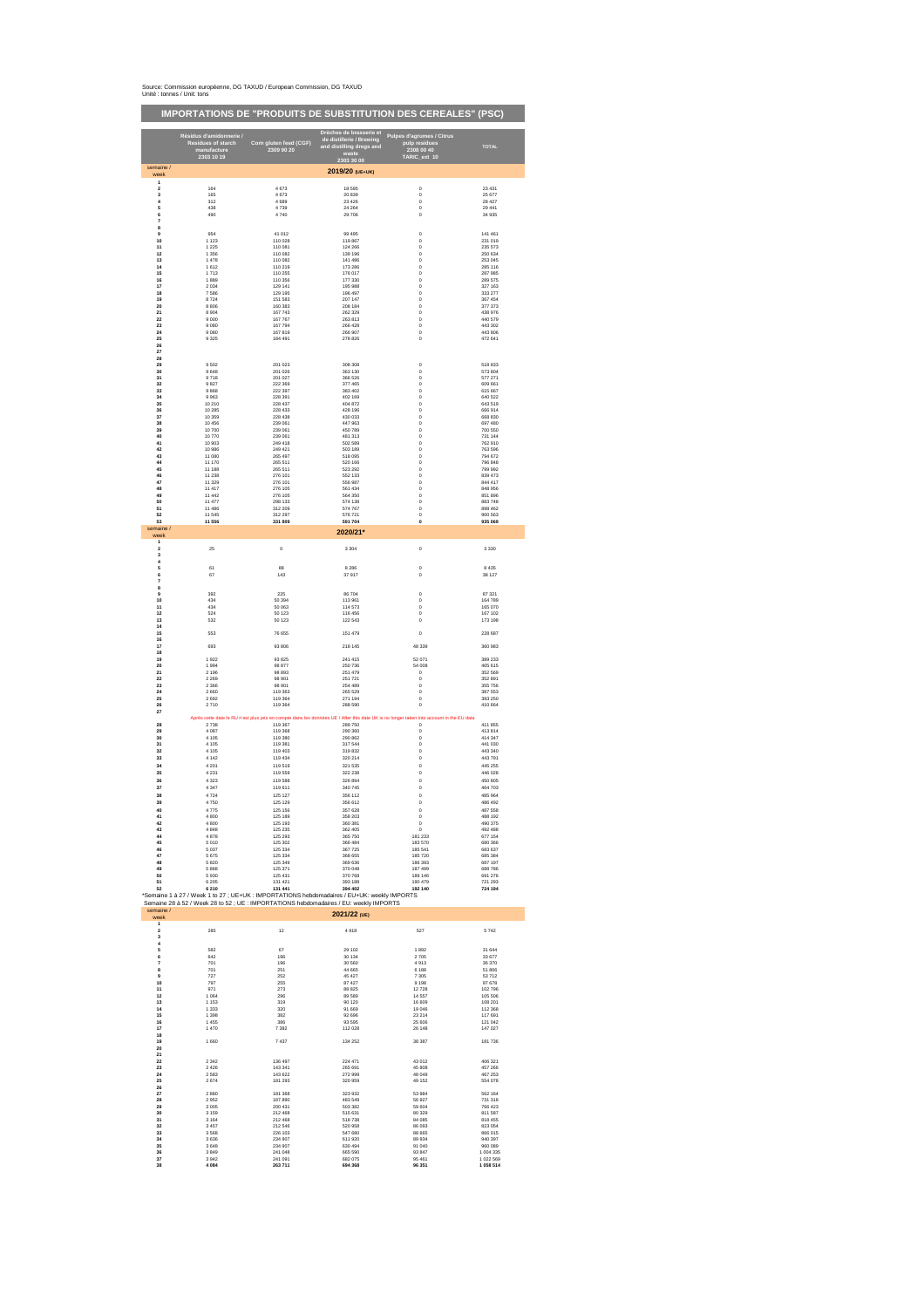| Mise à jour / Update: 24/02/2022                                                  |                                     | <b>TOUTES ORIGINES - ALL ORIGINS</b>             | <b>UKRAINE</b>                                         |                                     |                                          |                                                      |                                                |                                      |
|-----------------------------------------------------------------------------------|-------------------------------------|--------------------------------------------------|--------------------------------------------------------|-------------------------------------|------------------------------------------|------------------------------------------------------|------------------------------------------------|--------------------------------------|
|                                                                                   |                                     |                                                  |                                                        | R. 2020/761                         |                                          |                                                      |                                                |                                      |
| 2022<br>Période de gestion / Management period                                    |                                     | Blé tendre / Common wheat                        |                                                        | Blé tendre /<br><b>Common wheat</b> | Maïs / Maize                             | Produits du blé<br>tendre / Common<br>wheat products | Produits de l'orge /<br><b>Barley products</b> | Produits du maïs /<br>maize products |
|                                                                                   | États-Unis / USA<br>Quota n°09.4123 | Autres / Others (excl.<br>UK)<br>Quota n°09.4125 | Toutes origines / All<br>(excl. UK)<br>Quota n°09.4133 | Canada<br>Quota n°09.4124           | Toutes origines / All<br>Quota n°09.4131 | Quota n°09.4306                                      | Ukraine<br>Quota n°09.4307                     | Quota n°09.4308                      |
| Volume dispo. / Avail. Vol.                                                       | 571 943                             | Sem. 1                                           | 129 577                                                | 100 000                             | Sem. 1                                   | 1 000 000                                            | 350 000                                        | 650 000                              |
| <b>JANVIER / JANUARY</b>                                                          |                                     | 1 142 833                                        |                                                        |                                     | 138 000                                  |                                                      |                                                |                                      |
| Quantité initiale / Initial Quantity (Janv./Jan.)                                 | 571 943,000                         | 1 142 832,500                                    | 129 577,000                                            | 100 000,000                         | 138 000,000                              | 1 000 000,000                                        | 350 000,000                                    | 650 000,000                          |
| Utilisé / Used (Janv./Jan.)<br>Non-utilisé / Unused (Janv./Jan.)                  | 0,000<br>571 943,000                | 2 524,000<br>1 140 308,500                       | 92,000<br>129 485,000                                  | 0,000<br>100 000,000                | 0,000<br>138 000,000                     | 69 597,000<br>930 403,000                            | 19 570,000<br>330 430,000                      | 0,000<br>650 000,000                 |
| Coeff. d'allocation / Allocation coeff.                                           | 0,000%                              | 100,000%                                         | 100,000%                                               | 0,000%                              | 0,000%                                   | 100,000%                                             | 100,000%                                       | 0,000%                               |
| <b>FEVRIER / FEBRUARY</b><br>Quantité initiale / Initial Quantity (févr./Feb.)    | 571 943,000                         | 1 140 308,500                                    | 129 485,000                                            | 100 000,000                         | 138 000,000                              | 930 403,000                                          | 330 430,000                                    | 650 000,000                          |
| Utilisé / Used (févr./Feb.)                                                       | 0,000                               | 0,000                                            | 0,000                                                  | 0,000                               | 0,000                                    | 77 832,970                                           | 1 210,000                                      | 0,000                                |
| Non-utilisé / Unused (févr./Feb.)<br>Coeff. d'allocation / Allocation coeff.      | 571 943,000<br>0,000%               | 1 140 308,500<br>0,000%                          | 129 485,000<br>0,000%                                  | 100 000,000<br>0,000%               | 138 000,000<br>0,000%                    | 852 570,030<br>100,000%                              | 329 220,000<br>100,000%                        | 650 000,000<br>0,000%                |
| <b>MARS / MARCH</b>                                                               |                                     |                                                  |                                                        |                                     |                                          |                                                      |                                                |                                      |
| Quantité initiale / Initial Quantity (mars/Mar.)<br>Utilisé / Used (mars/Mar.)    | 571 943,000<br>0,000                | 1 140 308,500<br>3 132,100                       | 129 485,000<br>66,000                                  | 100 000,000<br>0,000                | 138 000,000<br>0,000                     | 852 570,030<br>32 590,000                            | 329 220,000<br>28 943,000                      | 650 000,000<br>0,000                 |
| Non-utilisé / Unused (mars/Mar.)                                                  | 571 943,000                         | 1 137 176,400                                    | 129 419,000                                            | 100 000,000                         | 138 000,000                              | 819 980,030                                          | 300 277,000                                    | 650 000,000                          |
| Coeff. d'allocation / Allocation coeff.<br><b>AVRIL / APRIL</b>                   | 0,000%                              | 100,000%                                         | 100,000%                                               | 0,000%                              | 0,000%                                   | 100,000%                                             | 100,000%                                       | 0,000%                               |
| Quantité initiale / Initial Quantity (avr./Apr.)                                  |                                     |                                                  |                                                        |                                     |                                          |                                                      |                                                |                                      |
| Utilisé / Used (avr./Apr.)                                                        |                                     |                                                  |                                                        |                                     |                                          |                                                      |                                                |                                      |
| Non-utilisé / Unused (avr./Apr.)<br>Coeff. d'allocation / Allocation coeff.       |                                     |                                                  |                                                        |                                     |                                          |                                                      |                                                |                                      |
| <b>MAI/MAY</b>                                                                    |                                     |                                                  |                                                        |                                     |                                          |                                                      |                                                |                                      |
| Quantité initiale / Initial Quantity (mai/May)<br>Utilisé / Used (mai/May)        |                                     |                                                  |                                                        |                                     |                                          |                                                      |                                                |                                      |
| Non-utilisé / Unused (mai/May)                                                    |                                     |                                                  |                                                        |                                     |                                          |                                                      |                                                |                                      |
| Coeff. d'allocation / Allocation coeff.<br><b>JUIN / JUNE</b>                     |                                     |                                                  |                                                        |                                     |                                          |                                                      |                                                |                                      |
| Quantité initiale / Initial Quantity (juin/Jun.)                                  |                                     |                                                  |                                                        |                                     |                                          |                                                      |                                                |                                      |
| Utilisé / Used (juin/Jun.)<br>Non-utilisé / Unused (juin/Jun.)                    |                                     |                                                  |                                                        |                                     |                                          |                                                      |                                                |                                      |
| Coeff. d'allocation / Allocation coeff.                                           |                                     |                                                  |                                                        |                                     |                                          |                                                      |                                                |                                      |
| Attribution / Allocation (Sem. 1)                                                 | 0,000                               | 5 656,100                                        | 158,000                                                | 0,000                               | 0,000                                    | 180 019,970                                          | 49 723,000                                     | 0,000                                |
| Transféré / Transfered                                                            | 571 943,000                         | 1 137 176,400                                    | 129 419,000                                            | 100 000,000                         | 138 000,000                              | 819 980,030                                          | 300 277,000                                    | 650 000,000                          |
| (Transféré / Transfered)                                                          | 0,000                               | 5,370                                            | 0,000                                                  | 0,000                               | 0,000                                    | 4,000                                                | 307,975                                        | 0,000                                |
| Volume dispo. / Avail. Vol.                                                       | 571 943                             | Sem. 2<br>2 2 8 3 1 4 1                          | 129 419                                                | 100 000                             | Sem. 2<br>276 000                        | 819 980                                              | 300 277                                        | 650 000                              |
| <b>JUILLET / JULY</b><br>Quantité initiale / Initial Quantity (juill./Jul.)       |                                     |                                                  |                                                        |                                     |                                          |                                                      |                                                |                                      |
| Utilisé / Used (juill./Jul.)                                                      |                                     |                                                  |                                                        |                                     |                                          |                                                      |                                                |                                      |
| Non-utilisé / Unused (juill./Jul.)<br>Coeff. d'allocation / Allocation coeff.     |                                     |                                                  |                                                        |                                     |                                          |                                                      |                                                |                                      |
| <b>AOUT / AUGUST</b>                                                              |                                     |                                                  |                                                        |                                     |                                          |                                                      |                                                |                                      |
| Quantité initiale / Initial Quantity (août/Aug.)                                  |                                     |                                                  |                                                        |                                     |                                          |                                                      |                                                |                                      |
| Utilisé / Used (août/Aug.)<br>Non-utilisé / Unused (août/Aug.)                    |                                     |                                                  |                                                        |                                     |                                          |                                                      |                                                |                                      |
| Coeff. d'allocation / Allocation coeff.                                           |                                     |                                                  |                                                        |                                     |                                          |                                                      |                                                |                                      |
| <b>SEPTEMBRE / SEPTEMBER</b><br>Quantité initiale / Initial Quantity (sept./Sep.) |                                     |                                                  |                                                        |                                     |                                          |                                                      |                                                |                                      |
| Utilisé / Used (sept./Sep.)                                                       |                                     |                                                  |                                                        |                                     |                                          |                                                      |                                                |                                      |
| Non-utilisé / Unused (sept./Sep.)<br>Coeff. d'allocation / Allocation coeff.      |                                     |                                                  |                                                        |                                     |                                          |                                                      |                                                |                                      |
| <b>OCTOBRE / OCTOBER</b>                                                          |                                     |                                                  |                                                        |                                     |                                          |                                                      |                                                |                                      |
| Quantité initiale / Initial Quantity (oct./Oct.)<br>Utilisé / Used (oct./Oct.)    |                                     |                                                  |                                                        |                                     |                                          |                                                      |                                                |                                      |
| Non-utilisé / Unused (oct./Oct.)                                                  |                                     |                                                  |                                                        |                                     |                                          |                                                      |                                                |                                      |
| Coeff. d'allocation / Allocation coeff.                                           |                                     |                                                  |                                                        |                                     |                                          |                                                      |                                                |                                      |
| <b>NOVEMBRE / NOVEMBER</b><br>Quantité initiale / Initial Quantity (nov./Nov.)    |                                     |                                                  |                                                        |                                     |                                          |                                                      |                                                |                                      |
| Utilisé / Used (nov./Nov.)                                                        |                                     |                                                  |                                                        |                                     |                                          |                                                      |                                                |                                      |
| Non-utilisé / Unused (nov./Nov.)<br>Coeff. d'allocation / Allocation coeff.       |                                     |                                                  |                                                        |                                     |                                          |                                                      |                                                |                                      |
| <b>DECEMBRE / DECEMBER</b>                                                        |                                     |                                                  |                                                        |                                     |                                          |                                                      |                                                |                                      |
| Quantité initiale / Initial Quantity (dec./Dec.)<br>Utilisé / Used (dec./Dec.)    |                                     |                                                  |                                                        |                                     |                                          |                                                      |                                                |                                      |
| Non-utilisé / Unused (dec./Dec.)                                                  |                                     |                                                  |                                                        |                                     |                                          |                                                      |                                                |                                      |
| Coeff. d'allocation / Allocation coeff<br>Attribution / Allocation (Sem.2)        | 0,000                               | 0,000                                            | 0,000                                                  | 0,000                               | 0,000                                    | 0,000                                                | 0,000                                          | 0,000                                |
| Transféré / Transfered                                                            |                                     |                                                  |                                                        |                                     |                                          |                                                      |                                                |                                      |
| Non-utilisé / Unused<br><b>TOTAL (tonnes)</b>                                     | $\mathbf 0$                         | 5 6 5 6                                          | 158                                                    | $\mathbf 0$                         | $\mathbf 0$                              | 180 020                                              | 49 723                                         | $\mathbf 0$                          |
| % attribué / % allocated                                                          | 0,00%                               | 0,25%                                            | 0,12%                                                  | 0,00%                               | 0,00%                                    | 18,00%                                               | 14,21%                                         | 0,00%                                |
| <b>Contingent 2022 / 2022 quota</b><br>Vol. disponible / Avail. Volume            | 571 943<br>571943                   | 2 2 8 5 6 6 5<br>2 2 8 0 0 0 9                   | 129 577<br>129 419                                     | 100 000<br>100 000                  | 276 000<br>276 000                       | 1 000 000<br>819 980                                 | 350 000<br>300 277                             | 650 000<br>650 000                   |
| coeff. allocation publié JO / Alloc. coeff. publ. OJ                              |                                     |                                                  |                                                        |                                     |                                          |                                                      |                                                |                                      |
| Solde 2022 / Balance 2022                                                         |                                     |                                                  |                                                        |                                     |                                          |                                                      |                                                |                                      |

### **CONTINGENTS TARIFAIRES D'IMPORTATION DES CEREALES / IMPORT TARIFF QUOTAS FOR CEREAL PRODUCTS**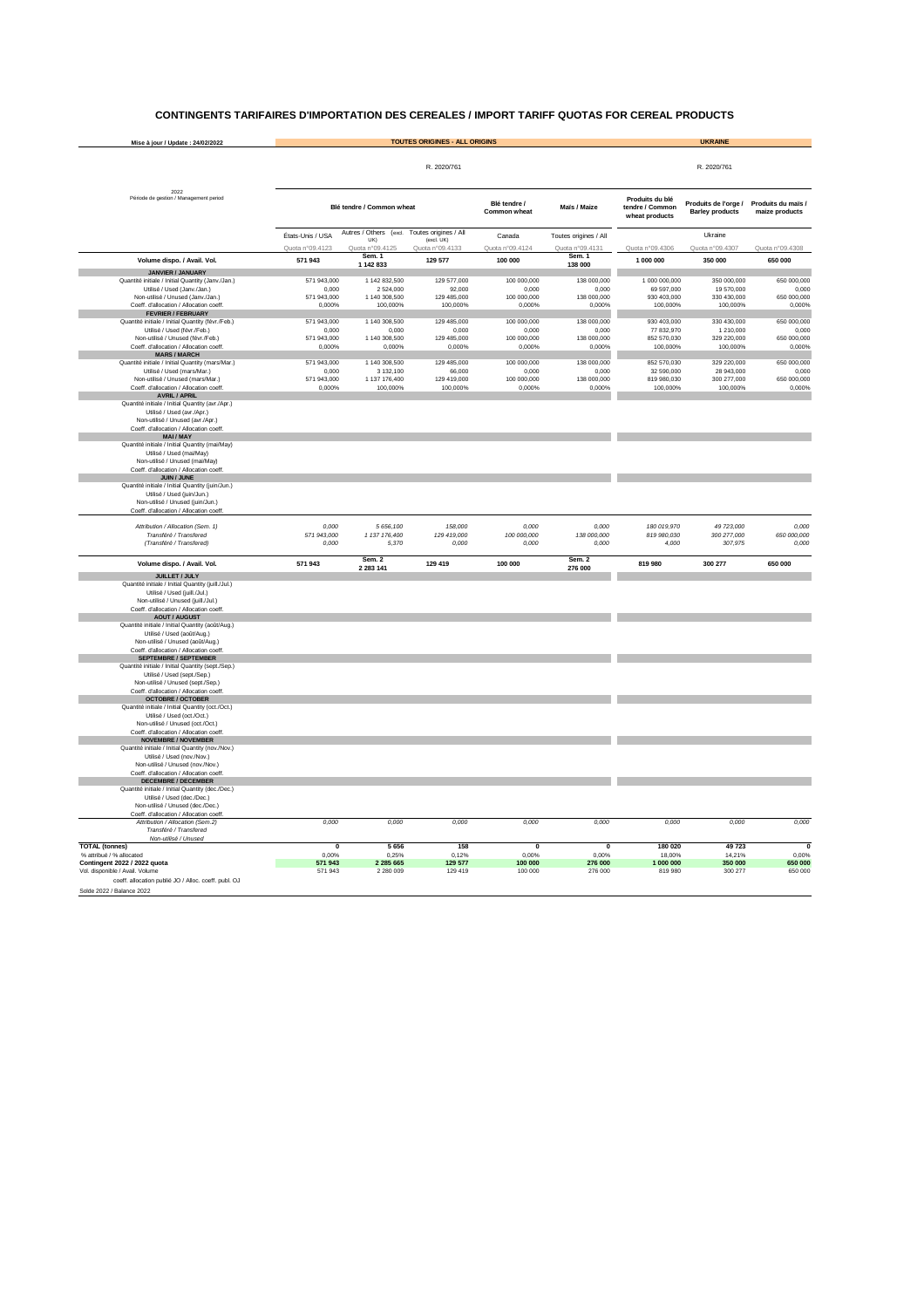Throm Européenne, sont présendes données fournies suite à la sortie du Royaume-Uni de l'Union Européenne, sont présentées ci-dessous les données d'échanges entre la France et le Royaume-Uni, ainsi que les données d'échange The seman one France and United Schong and the semble desidentique pour l'ensemtées. // In order to help understanding the data provided following the United Kingdom's exit from the European Union, the trade data between E

Unité : tonnes / Unit: tons

### Source: Douanes françaises / French customs service Mise à jour / Update : juillet 2021

|                                                                                                                                                                 | Trailed . EXPUNTATIONS INCIDENCING TO NO NOTIFICATION TRAILER INSTITUTION IS TO UNITED MILGUINITY |         |         |               |         |         |                                                        |               |                                                                                                       |         |                         |                                               |         |         |         |               |                                                                                              |         |                                                      |                 |         |         |         |                |         |         |         |
|-----------------------------------------------------------------------------------------------------------------------------------------------------------------|---------------------------------------------------------------------------------------------------|---------|---------|---------------|---------|---------|--------------------------------------------------------|---------------|-------------------------------------------------------------------------------------------------------|---------|-------------------------|-----------------------------------------------|---------|---------|---------|---------------|----------------------------------------------------------------------------------------------|---------|------------------------------------------------------|-----------------|---------|---------|---------|----------------|---------|---------|---------|
| FR-X : Farine blé tendre (mensuel) / FR-X: Wheat flour<br>FR-X : Blé tendre (mensuel) / FR-X: Common wheat (monthly)<br>(monthly<br>équiv. grain / grain equiv. |                                                                                                   |         |         |               |         |         | FR-X : Blé dur (mensuel) / FR-X: Durum wheat (monthly) |               | FR-X : Semoule blé dur (mensuel) / FR-X: Durum wheat<br>meal (monthly)<br>équiv. grain / grain équiv. |         |                         | FR-X: Orge (mensuel) / FR-X: Barley (monthly) |         |         |         |               | FR-X : Malt d'orge (mensuel) / FR-X: Barley malt<br>(monthly)<br>équiv. grain / grain equiv. |         | FR-X : Maïs (mensuel) / FR-X: Maize - Corn (monthly) |                 |         |         |         |                |         |         |         |
| mois / month                                                                                                                                                    | 2018/19                                                                                           | 2019/20 | 2020/21 | mois / month  | 2018/19 | 2019/20 | 2020/21                                                | mois / month  | 2018/19                                                                                               | 2019/20 | 2020/21                 | mois/<br>month                                | 2018/19 | 2019/20 | 2020/21 | mois<br>month | 2018/19                                                                                      | 2019/20 | 2020/21                                              | mois /<br>month | 2018/19 | 2019/20 | 2020/21 | mois/<br>month | 2018/19 | 2019/20 | 2020/21 |
| juill. / Jul.                                                                                                                                                   | 67 199                                                                                            | 15 263  | 14 580  | juill. / Jul. | 1917    | 1 600   | 954                                                    | juill. / Jul. | 6753                                                                                                  | 100     | 7 0 3 2                 | juill. / Jul.                                 | 657     | 920     | 556     | juill. / Jul. | 4 1 8 0                                                                                      |         |                                                      | juill. / Jul.   |         | 4 200   | 1 2 2 9 | juill. / Jul.  | 53 623  | 21 701  | 25 5 42 |
| août / Aug.                                                                                                                                                     | 39 619                                                                                            | 18 118  | 25 30 3 | août / Aug.   | 1826    | 1 508   | 1 2 2 7                                                | août / Aug.   | -53                                                                                                   | 7782    | 26                      | août / Aug.                                   | 758     | 880     |         | août / Aug.   |                                                                                              |         |                                                      | août / Aug.     |         |         | 1 0 3 3 | août / Aug.    | 44 351  | 18 19 6 | 14 122  |
| sept. / Sep.                                                                                                                                                    | 5677                                                                                              | 6 300   | 4 1 1 7 | sept. / Sep.  | 1 699   | 1 7 1 2 | 1 4 6 7                                                | sept. / Sep.  | 4 105                                                                                                 | 2 3 7 9 | 7 7 8 3                 | sept. / Sep.                                  | 725     | 991     | 1 173   | sept. / Sep.  |                                                                                              |         |                                                      | sept. / Sep.    | 466     |         | 2 4 0 6 | sept. / Sep.   | 36 239  | 27 656  | 38 535  |
| oct. / Oct.                                                                                                                                                     | 3 4 1 2                                                                                           | 17 577  |         | oct. / Oct.   | 1865    | 1873    | 2 5 0 8                                                | oct. / Oct.   |                                                                                                       | 3413    | 3 9 6 6                 | oct. / Oct.                                   | 843     | 1 3 3 5 | 1 2 2 1 | oct. / Oct.   |                                                                                              |         |                                                      | oct. / Oct.     | 1 156   |         |         | oct. / Oct.    | 48 047  | 38 048  | 117 246 |
| nov. / Nov.                                                                                                                                                     | 8 2 5 1                                                                                           | 5 5 3 3 | 6 6 9 5 | nov. / Nov.   | 1 6 4 8 | 1 0 0 4 | 3 2 4 1                                                | nov. / Nov.   | 7 728                                                                                                 | 4 0 3 2 | 47                      | nov. / Nov.                                   | 767     | 625     | -936    | nov. / Nov.   |                                                                                              |         |                                                      | nov. / Nov.     | 482     | 171     |         | nov. / Nov.    | 38 445  | 21 909  | 25 477  |
| dec. / Dec.                                                                                                                                                     | 7 274                                                                                             | 3 2 9 2 |         | dec. / Dec.   | 1 710   | 980     | 2 4 3 5                                                | dec. / Dec.   |                                                                                                       | 4 4 7 1 | 7 3 9 3                 | dec. / Dec.                                   | 571     | 596     | 1 2 8 4 | dec. / Dec.   |                                                                                              |         |                                                      | dec. / Dec.     |         | 491     |         | dec. / Dec.    | 23 175  | 4 6 4 8 | 23 989  |
| janv. / Jan.                                                                                                                                                    | 6944                                                                                              | 2 4 0 3 | 201     | janv. / Jan.  | 1 6 9 0 | 1 6 6 9 | 530                                                    | janv. / Jan.  | 3859                                                                                                  | 52      |                         | janv. / Jan.                                  | 656     | 846     |         | janv. / Jan.  |                                                                                              |         |                                                      | janv. / Jan.    | 412     | 2 2 4 1 |         | janv. / Jan.   | 23 918  | 26 440  | 17 357  |
| févr. / Feb.                                                                                                                                                    | 2 7 7 4                                                                                           | 6423    | 3 1 3 4 | févr. / Feb.  | 1 633   | 1 0 5 0 | 577                                                    | févr. / Feb.  | 11 683                                                                                                | 4 0 0 2 | 4 2 8 0                 | févr. / Feb.                                  | 892     | 769     |         | févr. / Feb.  |                                                                                              |         |                                                      | févr. / Feb.    |         |         |         | févr. / Feb.   | 28 635  | 18 694  | 12761   |
| mars. / Mar.                                                                                                                                                    | 3 5 0 7                                                                                           |         | 152     | mars. / Mar.  | 2 2 5 0 | 1489    | 969                                                    | mars. / Mar.  | 16 3 68                                                                                               | 8 0 8 9 | 4 4 0 0                 | mars. / Mar.                                  |         | 845     | -60     | mars. / Mar.  |                                                                                              |         |                                                      | mars. / Mar.    |         |         |         | mars. / Mar.   | 18 2 25 | 36 245  | 21 754  |
| avr. / Apr.                                                                                                                                                     | 10 127                                                                                            | 2 100   | 3 4 2 5 | avr. / Apr.   | 1 197   | 866     | 1 2 5 7                                                | avr. / Apr.   | 139                                                                                                   | 6 6 8 4 | 4 176                   | avr. / Apr.                                   | 650     | 815     |         | avr. / Apr.   |                                                                                              |         |                                                      | avr. / Apr.     |         |         |         | avr. / Apr.    | 10 621  | 20 727  | 23 7 52 |
| mai. / May                                                                                                                                                      | 21 3 23                                                                                           | -53     | 16 399  | mai. / May    | 1 578   | 878     | 1 1 8 0                                                | mai. / May    |                                                                                                       | -29     | $\overline{\mathbf{0}}$ | mai. / May                                    | 858     | 691     | 749     | mai. / May    |                                                                                              |         |                                                      | mai. / May      | 457     |         |         | mai. / May     | 4 243   | 7 800   | 16 284  |
| juin / Jun.                                                                                                                                                     | 7448                                                                                              |         | 83      | juin / Jun.   | 1 2 6 0 | 848     | 1 3 7 5                                                | juin / Jun.   | 3 600                                                                                                 | 3 2 6 7 | 7 7 9 4                 | juin / Jun.                                   | 720     | 800     | 960     | juin / Jun.   |                                                                                              |         |                                                      | juin / Jun.     | 602     | 2 600   |         | juin / Jun.    | 23 925  | 15 2 20 | 18 838  |

|               |         |         | FR-X : Blé tendre (mensuel) / FR-X: Common wheat (monthly) | FR-X : Farine blé tendre (mensuel) / FR-X: Wheat flour<br>montni<br>équiv. grain / grain equiv. |         |         | FR-X : Blé dur (mensuel) / FR-X: Durum wheat (monthly) |               |         |         | <b>FR-X : Semoule blé dur (mensuel) / FR-X: Durum wheat  </b><br>meal (monthly)<br>équiv. grain / grain équiv. |                 |         | FR-X: Orge (mensuel) / FR-X: Barley (monthly) |         |               |         | <b>FR-X : Malt d'orge (mensuel) / FR-X: Barley malt</b><br>(monthly)<br>équiv. grain / grain equiv. | FR-X : Maïs (mensuel) / FR-X: Maize - Corn (monthly) |                 |         |         |         |                |         |         |                  |
|---------------|---------|---------|------------------------------------------------------------|-------------------------------------------------------------------------------------------------|---------|---------|--------------------------------------------------------|---------------|---------|---------|----------------------------------------------------------------------------------------------------------------|-----------------|---------|-----------------------------------------------|---------|---------------|---------|-----------------------------------------------------------------------------------------------------|------------------------------------------------------|-----------------|---------|---------|---------|----------------|---------|---------|------------------|
| mois / month  | 2018/19 | 2019/20 | 2020/21                                                    | mois / month                                                                                    | 2018/19 | 2019/20 | 2020/21                                                | mois / month  | 2018/19 | 2019/20 | 2020/21                                                                                                        | mois/<br>month  | 2018/19 | 2019/20                                       | 2020/21 | mois<br>month | 2018/19 | 2019/20                                                                                             | 2020/21                                              | mois /<br>month | 2018/19 | 2019/20 | 2020/21 | mois/<br>month | 2018/19 | 2019/20 | 2020/21          |
| juill. / Jul. | 67 199  | 15 263  | 14 580                                                     | juill. / Jul.                                                                                   | 917     | 1 600   | 954                                                    | juill. / Jul. |         | 100     | 7 0 3 2                                                                                                        | juill. / Jul. l | 657     | 920                                           | 556     | juill. / Jul. |         |                                                                                                     |                                                      | juill. / Jul.   |         | 4 200   | 1 2 2 9 | juill. / Jul.  | 53 623  | 21 701  | 25 542           |
| août / Aug.   | 106818  | 33 381  | 39 883                                                     | août / Aug.                                                                                     | 3743    | 3 1 0 8 | 2 181                                                  | août / Aug.   | 6 806   | 7882    | 7 0 5 8                                                                                                        | août / Aug.     | 1 4 1 5 | 1 800                                         |         | août / Aug.   |         |                                                                                                     |                                                      | août / Aug.     |         | 4 200   | 2 2 6 2 | août / Aug.    | 97 974  | 39 897  | 39 6 64          |
| sept. / Sep.  | 112 495 | 39 681  | 44 000                                                     | sept. / Sep.                                                                                    | 5 4 4 2 | 4 8 20  |                                                        | sept. / Sep.  |         | 10 261  | 14 841                                                                                                         | sept. / Sep.    | 2 140   | 2 7 9 1                                       |         | sept. / Sep.  |         |                                                                                                     |                                                      | sept. / Sep.    | 466     | 4 200   | 4 6 67  | sept. / Sep.   | 134 213 | 67 553  | 78 199           |
| oct. / Oct.   | 115 907 | 57 258  | 44 000                                                     | oct. / Oct.                                                                                     | 7 307   | 6 6 9 3 | 6 1 5 5                                                | oct. / Oct.   | 14 080  | 13 674  | 18 807                                                                                                         | oct. / Oct.     | 2 983   | 4 1 2 6                                       | 3 542   | oct. / Oct.   |         |                                                                                                     |                                                      | oct. / Oct.     | 1 622   | 4 200   | 4 667   | oct. / Oct.    | 182 260 | 105 601 | 195 445          |
| nov. / Nov.   | 124 158 | 62 791  | 50 695                                                     | nov. / Nov.                                                                                     | 8955    | 7697    | 9 3 9 6                                                | nov. / Nov.   | 21 808  | 17 706  | 18 854                                                                                                         | nov. / Nov.     | 3 7 5 0 | 4 7 5 1                                       | 4 4 7 8 | nov. / Nov.   |         |                                                                                                     |                                                      | nov. / Nov.     | 2 104   | 4 3 7 1 | 4 6 6 7 | nov. / Nov.    | 220 705 | 127 510 | 220 922          |
| dec. / Dec.   | 131 432 | 66 083  | 50 695                                                     | dec. / Dec.                                                                                     | 10 665  | 8677    | 11 830                                                 | dec. / Dec.   | 21 887  | 22 177  | 26 247                                                                                                         | dec. / Dec.     | 4 3 2 1 | 5 3 4 7                                       |         | dec. / Dec.   |         |                                                                                                     |                                                      | dec. / Dec.     | 2 104   | 4 862   | 4 6 6 7 | dec. / Dec.    | 243 880 | 132 158 | $244.91^{\circ}$ |
| janv. / Jan.  | 138 376 | 68 486  | 50 897                                                     | janv. / Jan.                                                                                    | 12 355  | 10 346  | 12 3 61                                                | janv. / Jan.  | 25 746  | 22 229  | 26 247                                                                                                         | janv. / Jan.    | 4 9 7 7 | 6 1 9 3                                       |         | janv. / Jan.  | 4 180   |                                                                                                     |                                                      | ianv. / Jan.    | 2516    | 7 103.  | 4 6 6 7 | janv. / Jan.   | 267 798 | 158 598 | 262 268          |
| févr. / Feb.  | 141 150 | 74 909  | 54 031                                                     | févr. / Feb.                                                                                    | 13 988  | 11 396  | 12 938                                                 | févr. / Feb.  | 37 4 29 | 26 231  | 30 527                                                                                                         | févr. / Feb.    |         | 6962                                          |         | févr. / Feb.  | 4 180   |                                                                                                     |                                                      | févr. / Feb.    | 2 5 1 6 | 7103    | 4 6 9 0 | févr. / Feb.   | 296 433 | 177 292 | 275 029          |
| mars. / Mar.  | 144 657 | 74 909  | 54 182                                                     | mars. / Mar.                                                                                    | 16 238  | 12 885  | 13 907                                                 | mars. / Mar.  | 53 797  | 34 320  | 34 927                                                                                                         | mars. / Mar.    | 6.977   | 7 807                                         |         | mars. / Mar.  |         |                                                                                                     |                                                      | mars. / Mar.    | 2516    | 7 177   | 4 6 9 0 | mars. / Mar.   | 314 658 | 213 537 | 296 783          |
| avr. / Apr.   | 154 784 | 77 009  | 57 607                                                     | avr. / Apr.                                                                                     | 17 435  | 13751   |                                                        | avr. / Apr.   | 53 936  | 41 004  | 39 103                                                                                                         | avr. / Apr.     | 7627    | 8 6 22                                        | 8 632   | avr. / Apr.   |         |                                                                                                     |                                                      | avr. / Apr.     | 2 5 1 6 | 7 177   | 4 6 9 0 | avr. / Apr.    | 325 279 | 234 264 | 320 535          |
| mai. / May    | 176 107 | 77 062  | 74 006                                                     | mai. / May                                                                                      | 19 013  | 14 629  | 16 344                                                 | mai. / May    | 54 013  | 41 033  | 39 103                                                                                                         | mai. / May      | 8 4 8 5 | 9 3 1 3                                       |         | mai. / May    | 4 1 8 2 |                                                                                                     |                                                      | mai. / May      | 2973    | 7 177   | -4 698  | mai. / May     | 329 522 | 242 064 | 336 820          |
| juin / Jun.   | 183 555 | 77 083  | 74 089                                                     | juin / Jun.                                                                                     | 20 273  | 15 477  | 17 718                                                 | juin / Jun.   | 57 613  | 44 300  | 46 897                                                                                                         | juin / Jun.     | 9 205   | 10 113                                        | 10 340  | juin / Jun.   | 4 1 8 2 |                                                                                                     |                                                      | juin / Jun.     | 3 575   | 9 777   | 4 6 9 8 | juin / Jun.    | 353 447 | 257 284 | 355 658          |

| FR-M : Blé tendre (mensuel) / FR-M: Common wheat (monthly) |         |         |         |               |         | FR-M : Farine blé tendre (mensuel) / FR-M: Wheat flour<br>équiv. grain / grain equiv. |         |               |         | FR-M : Blé dur (mensuel) / FR-M: Durum wheat (monthly) |         | FR-M : Semoule blé dur (mensuel) / FR-M: Durum wheat | meal (monthly | équiv. grain / grain équiv. |         |                |         | FR-M : Orge (mensuel) / FR-M: Barley (monthly) |         |               | équiv. grain / grain equiv. | FR-M : Malt d'orge (mensuel) / FR-M: Barley malt |         |                |         | FR-M : Maïs (mensuel) / FR-M: Maize - Corn (monthly) |         |
|------------------------------------------------------------|---------|---------|---------|---------------|---------|---------------------------------------------------------------------------------------|---------|---------------|---------|--------------------------------------------------------|---------|------------------------------------------------------|---------------|-----------------------------|---------|----------------|---------|------------------------------------------------|---------|---------------|-----------------------------|--------------------------------------------------|---------|----------------|---------|------------------------------------------------------|---------|
| mois / month                                               | 2018/19 | 2019/20 | 2020/21 | mois / month  | 2018/19 | 2019/20                                                                               | 2020/21 | mois / month  | 2018/19 | 2019/20                                                | 2020/21 | mois/<br>month                                       | 2018/19       | 2019/20                     | 2020/21 | mois/<br>month | 2018/19 | 2019/20                                        | 2020/21 | mois<br>month | 2018/19                     | 2019/20                                          | 2020/21 | mois/<br>month | 2018/19 | 2019/20                                              | 2020/21 |
| juill. / Jul.                                              |         |         |         | juill. / Jul. | 568     | 193                                                                                   |         | juill. / Jul. |         |                                                        |         | juill. / Jul.                                        |               |                             |         | juill. / Jul.  |         |                                                |         | juill. / Jul. |                             |                                                  |         | juill. / Jul.  | 562     | 478                                                  | -824    |
| août / Aug.                                                | 223     |         |         | août / Aug.   | 700     | 234                                                                                   |         | août / Aug.   |         |                                                        |         | août / Aug.                                          |               |                             |         | août / Aug.    |         |                                                |         | août / Aug.   |                             |                                                  |         | août / Aug.    |         |                                                      |         |
| sept. / Sep.                                               |         |         |         | sept. / Sep.  | 252     | 233                                                                                   |         | sept. / Sep.  |         |                                                        |         | sept. / Sep.                                         |               |                             |         | sept. / Sep.   |         | 565                                            |         | sept. / Sep.  |                             |                                                  |         | sept. / Sep.   | 386     | 540                                                  |         |
| oct. / Oct.                                                |         |         |         | oct. / Oct.   |         | 155                                                                                   |         | oct. / Oct.   |         |                                                        |         | oct. / Oct.                                          |               |                             |         | oct. / Oct.    |         | 286                                            |         | oct. / Oct.   |                             |                                                  |         | oct. / Oct.    | 397     | 600                                                  |         |
| nov. / Nov.                                                |         |         |         | nov. / Nov.   |         | 127                                                                                   |         | nov. / Nov.   |         |                                                        |         | nov. / Nov.                                          |               |                             |         | nov. / Nov.    | 4 312   | 138                                            | 13 183  | nov. / Nov.   |                             |                                                  |         | nov. / Nov.    | -992    | 590                                                  |         |
| dec. / Dec.                                                |         |         |         | dec. / Dec.   | 166     | 174                                                                                   |         | dec. / Dec.   |         |                                                        |         | dec. / Dec.                                          |               |                             |         | dec. / Dec.    | 4 356   |                                                | 1 0 0 0 | dec. / Dec.   |                             |                                                  |         | dec. / Dec.    |         | 680                                                  |         |
| janv. / Jan.                                               |         |         |         | janv. / Jan.  | 164     | 172                                                                                   |         | janv. / Jan.  |         |                                                        |         | janv. / Jan.                                         |               |                             |         | janv. / Jan.   |         |                                                |         | janv. / Jan.  |                             |                                                  |         | janv. / Jan.   | 433     | 736                                                  |         |
| févr. / Feb.                                               |         |         |         | févr. / Feb.  | 244     | 68                                                                                    |         | févr. / Feb.  |         |                                                        |         | févr. / Feb.                                         |               |                             |         | févr. / Feb.   |         |                                                |         | févr. / Feb.  |                             |                                                  |         | févr. / Feb.   |         |                                                      |         |
| mars. / Mar.                                               |         |         |         | mars. / Mar.  |         | 156                                                                                   | 181     | mars. / Mar.  |         |                                                        |         | mars. / Mar.                                         |               |                             |         | mars. / Mar.   |         |                                                |         | mars. / Mar.  |                             |                                                  | 139     | mars. / Mar.   | 565     | 678                                                  |         |
| avr. / Apr.                                                |         |         |         | avr. / Apr.   | 177     |                                                                                       |         | avr. / Apr.   |         |                                                        |         | avr. / Apr.                                          |               |                             |         | avr. / Apr.    |         |                                                |         | avr. / Apr.   |                             |                                                  | 129     | avr. / Apr.    |         |                                                      |         |
| mai. / May                                                 |         |         |         | mai. / May    | 177     |                                                                                       | 187     | mai. / May    |         |                                                        |         | mai. / May                                           |               |                             |         | mai. / May     |         |                                                |         | mai. / May    |                             |                                                  | 152     | mai. / May     | 624     | 602                                                  |         |
| juin / Jun.                                                |         |         |         | juin / Jun.   | 142     |                                                                                       | 234     | juin / Jun.   |         |                                                        |         | juin / Jun.                                          |               |                             |         | juin / Jun.    |         |                                                |         | juin / Jun.   |                             |                                                  | 267     | juin / Jun.    | 570     |                                                      |         |

Unité : tonnes / Unit: tons

**France : Cumul des IMPORTATIONS depuis le Royaume-Uni / France: Cumulative IMPORTS from United Kingdom**

|               |         |         | FR-M : Blé tendre (mensuel) / FR-M: Common wheat (monthly) |               |         | FR-M : Farine blé tendre (mensuel) / FR-M: Wheat flour<br>monuniy<br>équiv. grain / grain equiv. |         |               |         | FR-M : Blé dur (mensuel) / FR-M: Durum wheat (monthly) |         | FR-M : Semoule blé dur (mensuel) / FR-M: Durum wheat | meal (monthly) | équiv. grain / grain équiv. |         |               |         | FR-M : Orge (mensuel) / FR-M: Barley (monthly) |         |               | équiv. grain / grain equiv. | FR-M : Malt d'orge (mensuel) / FR-M: Barley malt |         | FR-M : Maïs (mensuel) / FR-M: Maize - Corn (monthly) |         |         |         |
|---------------|---------|---------|------------------------------------------------------------|---------------|---------|--------------------------------------------------------------------------------------------------|---------|---------------|---------|--------------------------------------------------------|---------|------------------------------------------------------|----------------|-----------------------------|---------|---------------|---------|------------------------------------------------|---------|---------------|-----------------------------|--------------------------------------------------|---------|------------------------------------------------------|---------|---------|---------|
| mois / month  | 2018/19 | 2019/20 | 2020/21                                                    | mois / month  | 2020/21 | mois / month                                                                                     | 2018/19 | 2019/20       | 2020/21 | mois/<br>month                                         | 2018/19 | 2019/20                                              | 2020/21        | mois<br>month               | 2018/19 | 2019/20       | 2020/21 | mois /<br>month                                | 2018/19 | 2019/20       | 2020/21                     | mois/<br>month                                   | 2018/19 | 2019/20                                              | 2020/21 |         |         |
| juill. / Jul. | 374     |         |                                                            | juill. / Jul. | 568     | 193                                                                                              | 74      | juill. / Jul. |         |                                                        |         | juill. / Jul.                                        |                |                             |         | juill. / Jul. | 396     |                                                |         | juill. / Jul. |                             |                                                  | - 28    | juill. / Jul.                                        | 562     | 478     | - 824   |
| août / Aug.   | 597     |         |                                                            | août / Aug.   | 1 2 6 8 | 427                                                                                              | 186     | août / Aug.   |         |                                                        |         | août / Aug.                                          |                |                             |         | août / Aug.   | 480     |                                                |         | août / Aug.   |                             | 68.                                              |         | août / Aug.                                          | 1 102   | 1 1 2 9 | 1 3 5 4 |
| sept. / Sep.  | 794     |         |                                                            | sept. / Sep.  | 1 520   | 660                                                                                              | 241     | sept. / Sep.  |         |                                                        |         | sept. / Sep.                                         |                |                             |         | sept. / Sep.  | 480     | 567                                            |         | sept. / Sep.  |                             |                                                  |         | sept. / Sep.                                         | 1 488   | 1 6 6 9 | 2 0 8 6 |
| oct. / Oct.   |         |         |                                                            | oct. / Oct.   | 1 6 1 3 | 815                                                                                              | 334     | oct. / Oct.   |         |                                                        |         | oct. / Oct.                                          |                |                             |         | oct. / Oct.   | 480     |                                                |         | oct. / Oct.   |                             | 116                                              | 74      | oct. / Oct.                                          | 1 885   | 2 2 6 9 | 2 8 2 7 |
| nov. / Nov.   |         |         | $\angle$                                                   | nov. / Nov.   | 1744    | 942                                                                                              | 426     | nov. / Nov.   |         |                                                        |         | nov. / Nov.                                          |                |                             |         | nov. / Nov.   | 4 7 9 2 | -991                                           | 13 183  | nov. / Nov.   |                             | 123                                              | 115     | nov. / Nov.                                          | 2 877   | 2 8 5 9 | 3 3 5 8 |
| dec. / Dec.   | 826     |         | $\angle$                                                   | dec. / Dec.   | 1910    | 1 1 1 6                                                                                          | 472     | dec. / Dec.   |         |                                                        |         | dec. / Dec.                                          |                |                             |         | dec. / Dec.   | 9 1 4 8 | -991                                           | 24 183  | dec. / Dec.   | 184                         | 132                                              | 141     | dec. / Dec.                                          | 3 3 5 5 | 3 5 3 9 | 3 9 5 0 |
| janv. / Jan.  | 826     | 58      | 26                                                         | janv. / Jan.  | 2 0 7 4 | 1 2 8 8                                                                                          | 600     | janv. / Jan.  |         |                                                        |         | janv. / Jan.                                         |                |                             |         | janv. / Jan.  | 9 1 4 9 | -992                                           | 24 183  | janv. / Jan.  | 263                         | 153                                              | 194     | janv. / Jan.                                         | 3 788   | 4 275   | 4 4 5 3 |
| févr. / Feb.  | 832     |         | 26                                                         | févr. / Feb.  | 2 3 1 8 | 1 3 5 6                                                                                          | 696     | févr. / Feb.  |         |                                                        |         | févr. / Feb.                                         |                |                             |         | févr. / Feb.  | 9 1 5 0 | -992                                           | 24 183  | févr. / Feb.  | 283                         | 163                                              | 282     | févr. / Feb.                                         | 4 3 5 9 | 4 8 9 6 | 4 4 5 4 |
| mars. / Mar.  | 832     |         |                                                            | mars. / Mar.  | 2 4 7 7 | 1 5 1 2                                                                                          | 876     | mars. / Mar.  |         |                                                        |         | mars. / Mar.                                         |                |                             |         | mars. / Mar.  | 9462    | -992                                           | 24 184  | mars. / Mar.  |                             | 177                                              | 421     | mars. / Mar.                                         | 4 9 24  | 5 5 7 4 | 4 4 5 4 |
| avr. / Apr.   | 839     |         |                                                            | avr. / Apr.   | 2654    | 1 546                                                                                            | 999     | avr. / Apr.   |         |                                                        |         | avr. / Apr.                                          |                |                             |         | avr. / Apr.   | 9 4 6 7 | 1 0 0 5                                        | 24 185  | avr. / Apr.   | 348                         |                                                  | 550     | avr. / Apr.                                          | 5 403   | 6 1 8 5 | 4 4 5 4 |
| mai. / May    | 839     |         |                                                            | mai. / May    | 2 8 3 1 | 1 6 3 3                                                                                          | 1 1 8 5 | mai. / May    |         |                                                        |         | mai. / May                                           |                |                             |         | mai. / May    | 9 4 6 8 | 1 0 1 2                                        | 24 185  | mai. / May    | 386                         | 203                                              | 702     | mai. / May                                           | 6 0 27  | 6787    | 4 4 5 4 |
| juin / Jun.   | 847     | 65      |                                                            | juin / Jun.   | 2973    | 1735                                                                                             | 1419    | juin / Jun.   |         |                                                        |         | juin / Jun.                                          |                |                             |         | juin / Jun.   | 9 4 7 2 | 1012                                           | 24 185  | juin / Jun.   | 401                         | 222                                              | 970     | juin / Jun.                                          |         | 7 5 6 9 | 4 4 5 4 |

# **Données du commerce extérieur de l'Union européenne / EU grain trade data**

**Source : Commission européenne - Eurostat / Douanes françaises**

Source: Eurostat Mise à jour / Update : août 2021 **France : Cumul des EXPORTATIONS vers le Royaume-Uni / France: Cumulative EXPORTS to United Kingdom**

**FR : IMPORTATIONS mensuelles depuis le Royaume-Uni / FR: monthly IMPORTS from United Kingdom**

### **France : EXPORTATIONS mensuelle vers le Royaume-Uni / France: monthly EXPORTS to United Kingdom**